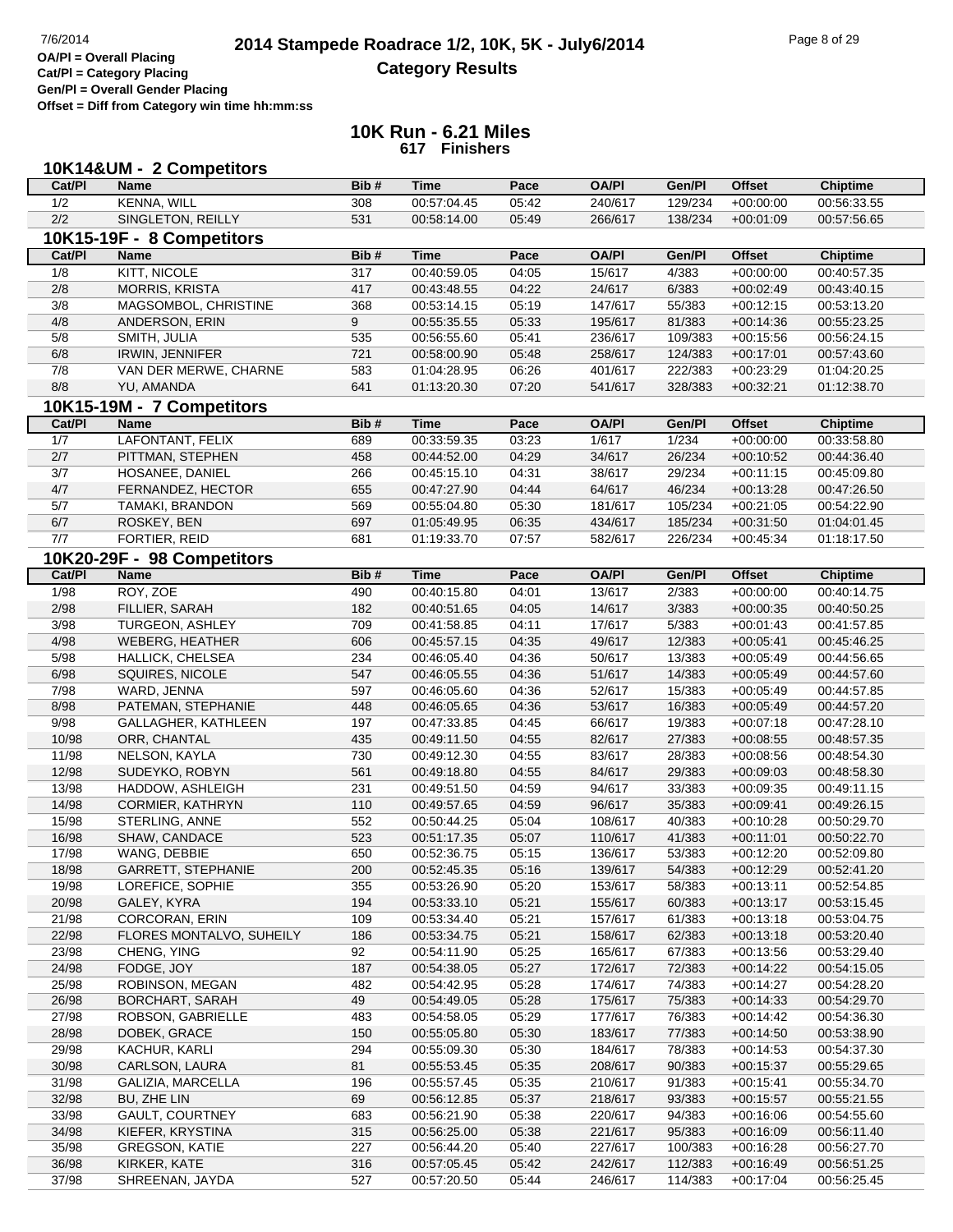#### **10K Run - 6.21 Miles 617 Finishers**

## **10K20-29F - 98 Competitors**

| Cat/PI         | Name                    | Bib#           | <b>Time</b> | Pace  | <b>OA/PI</b> | Gen/Pl  | <b>Offset</b> | <b>Chiptime</b>            |
|----------------|-------------------------|----------------|-------------|-------|--------------|---------|---------------|----------------------------|
| 38/98          | CROWE, LYNDSAY          | 121            | 00:57:33.90 | 05:45 | 248/617      | 116/383 | $+00:17:18$   | 00:56:06.95                |
| 39/98          | DUYVEWAARDT, HANNAH     | 162            | 00:57:38.10 | 05:45 | 252/617      | 119/383 | $+00:17:22$   | 00:57:27.95                |
| 40/98          | HAMILL, CATHERINE       | 563            | 00:58:26.30 | 05:50 | 271/617      | 129/383 | $+00:18:10$   | 00:58:09.55                |
| 41/98          | <b>BROWN, BRIA</b>      | 64             | 00:58:30.50 | 05:51 | 274/617      | 130/383 | $+00:18:14$   | 00:57:48.85                |
| 42/98          | HOWELL, CASSANDRA       | 267            | 00:58:31.45 | 05:51 | 275/617      | 131/383 | $+00:18:15$   | 00:57:05.00                |
| 43/98          | LOGAN, BRITTANY         | 353            | 00:59:31.75 | 05:57 | 293/617      | 145/383 | $+00:19:15$   | 00:59:16.20                |
| 44/98          | <b>BLACKER, WILLOW</b>  | 42             | 00:59:32.10 | 05:57 | 294/617      | 146/383 | $+00:19:16$   | 00:58:21.35                |
| 45/98          | JOE, LAUREN             | 289            | 00:59:34.45 | 05:57 | 295/617      | 147/383 | $+00:19:18$   | 00:58:41.00                |
| 46/98          | REID, ASHLEY            | 477            | 00:59:48.40 | 05:58 | 300/617      | 150/383 | $+00:19:32$   | 00:59:36.85                |
| 47/98          | CROWLEY, GILLIAN        | 122            | 01:00:10.95 | 06:01 | 313/617      | 159/383 | $+00:19:55$   | 00:59:12.90                |
| 48/98          | DICKSON, REBECCA        | 145            | 01:00:32.80 | 06:03 | 319/617      | 162/383 | $+00:20:17$   | 01:00:03.65                |
| 49/98          | AUSTIN, LAURA           | 16             | 01:00:48.70 | 06:04 | 328/617      | 169/383 | $+00:20:32$   | 01:00:36.85                |
| 50/98          | <b>BERGEN, CORRINE</b>  | 34             | 01:01:21.90 | 06:08 | 339/617      | 174/383 | $+00:21:06$   | 01:00:18.25                |
| 51/98          | GRABETZ, KATHY          | 216            | 01:01:57.55 | 06:11 | 351/617      | 184/383 | $+00:21:41$   | 00:59:45.15                |
| 52/98          | RYLANCE, KRISTEN        | 666            | 01:01:58.05 | 06:11 | 353/617      | 186/383 | $+00:21:42$   | 01:00:34.75                |
| 53/98          | VALENTINE, BRONWYN      | 580            | 01:02:08.85 | 06:12 | 357/617      | 188/383 | $+00:21:53$   | 01:01:42.20                |
| 54/98          | MALAINEY, MEGAN         | 370            | 01:02:41.00 | 06:16 | 364/617      | 193/383 | $+00:22:25$   | 01:01:30.45                |
| 55/98          | CHUNG, KAREN            | 98             | 01:02:43.75 | 06:16 | 366/617      | 194/383 | $+00:22:27$   | 01:02:30.70                |
| 56/98          | GANO, JESSICA           | 198            | 01:02:43.95 | 06:16 | 367/617      | 195/383 | $+00:22:28$   | 01:01:47.80                |
| 57/98          | PAPKE, ANNA             | 443            | 01:02:46.95 | 06:16 | 368/617      | 196/383 | $+00:22:31$   | 01:01:49.50                |
| 58/98          | LUDLOW, HEATHER         | 356            | 01:03:15.80 | 06:19 | 374/617      | 199/383 | $+00:23:00$   | 01:02:10.45                |
| 59/98          | <b>KRATOFIL, RACHEL</b> | 756            | 01:03:16.00 | 06:19 | 375/617      | 200/383 | $+00:23:00$   | 01:02:46.10                |
|                |                         |                | 01:03:47.90 |       |              |         |               |                            |
| 60/98<br>61/98 | <b>BENOIT, LINDSAY</b>  | 672            | 01:03:48.70 | 06:22 | 385/617      | 208/383 | $+00:23:32$   | 01:03:29.20<br>01:03:12.00 |
|                | LAMB, DEBBIE            | 333            |             | 06:22 | 386/617      | 209/383 | $+00:23:32$   | 01:03:25.35                |
| 62/98          | <b>GREY, LORRAINE</b>   | 228            | 01:04:09.15 | 06:24 | 394/617      | 217/383 | $+00:23:53$   |                            |
| 63/98          | HUGILL, REBECCA         | 272            | 01:04:34.80 | 06:27 | 406/617      | 225/383 | $+00:24:19$   | 01:04:05.10<br>01:04:27.75 |
| 64/98          | CULBERT, LINDSAY        | 123            | 01:04:43.05 | 06:28 | 409/617      | 228/383 | $+00:24:27$   |                            |
| 65/98          | HUMPHRIES, ALLISON      | 273            | 01:05:14.65 | 06:31 | 415/617      | 232/383 | $+00:24:58$   | 01:05:05.25                |
| 66/98          | GASKA, HEATHER          | 202            | 01:05:18.00 | 06:31 | 416/617      | 233/383 | $+00:25:02$   | 01:01:05.15                |
| 67/98          | CARLSON, DANIELLE       | 79             | 01:05:39.70 | 06:33 | 428/617      | 245/383 | $+00:25:23$   | 01:05:15.00                |
| 68/98          | LEWIS, SHONA            | 349            | 01:05:44.45 | 06:34 | 431/617      | 247/383 | $+00:25:28$   | 01:05:09.05                |
| 69/98          | LEWIS, KIRSTY           | 347            | 01:05:44.70 | 06:34 | 432/617      | 248/383 | $+00:25:28$   | 01:05:09.15                |
| 70/98          | CHIASSON, ALANA         | 93             | 01:05:54.00 | 06:35 | 438/617      | 252/383 | $+00:25:38$   | 01:05:47.20                |
| 71/98          | SORENSEN, CARLENE       | 668            | 01:06:01.10 | 06:36 | 443/617      | 256/383 | $+00:25:45$   | 01:05:22.45                |
| 72/98          | LEIPNITZ, ANTJE         | 690            | 01:06:18.45 | 06:37 | 451/617      | 262/383 | $+00:26:02$   | 01:06:02.70                |
| 73/98          | MCCOURT, DONNA          | 381            | 01:06:25.05 | 06:38 | 452/617      | 263/383 | $+00:26:09$   | 01:05:04.75                |
| 74/98          | DUNN, ASHLEY            | 160            | 01:06:44.05 | 06:40 | 458/617      | 266/383 | $+00:26:28$   | 01:06:06.60                |
| 75/98          | CHURCH, SARAH           | 785            | 01:07:39.10 | 06:45 | 470/617      | 275/383 | $+00:27:23$   | 01:04:03.75                |
| 76/98          | KOPEC, ALYSHA           | 784            | 01:07:46.95 | 06:46 | 472/617      | 277/383 | $+00:27:31$   | 01:04:12.45                |
| 77/98          | <b>BIGGS, TAMARA</b>    | 39             | 01:08:45.70 | 06:52 | 484/617      | 286/383 | $+00:28:29$   | 01:08:11.00                |
| 78/98          | PORTER, ANDREA          | 464            | 01:08:47.50 | 06:52 | 485/617      | 287/383 | $+00:28:31$   | 01:04:54.35                |
| 79/98          | WARSYLEWICZ, ROBYN      | 599            | 01:09:38.45 | 06:57 | 496/617      | 292/383 | $+00:29:22$   | 01:09:12.45                |
| 80/98          | FADER, SUSAN            | 175            | 01:10:42.15 | 07:04 | 507/617      | 301/383 | $+00:30:26$   | 01:09:53.15                |
| 81/98          | <b>WILSON, ASHLEY</b>   | 622            | 01:10:49.80 | 07:04 | 509/617      | 302/383 | $+00:30:34$   | 01:09:24.80                |
| 82/98          | PERPETE, ALICIA         | 695            | 01:11:08.10 | 07:06 | 514/617      | 305/383 | $+00:30:52$   | 01:10:57.05                |
| 83/98          | LEE, RACHEL             | 342            | 01:11:57.65 | 07:11 | 524/617      | 313/383 | $+00:31:41$   | 01:11:10.45                |
| 84/98          | <b>SCHIMPF, KARLIE</b>  | 509            | 01:12:09.10 | 07:12 | 527/617      | 316/383 | $+00:31:53$   | 01:11:26.45                |
| 85/98          | POLLOCK, COURTNEY       | 461            | 01:12:09.40 | 07:12 | 528/617      | 317/383 | $+00:31:53$   | 01:11:26.65                |
| 86/98          | WIEBE, KRISTINA         | 614            | 01:13:25.45 | 07:20 | 542/617      | 329/383 | $+00:33:09$   | 01:10:10.30                |
| 87/98          | MACFARQUHAR, SARAH      | 364            | 01:13:32.85 | 07:21 | 543/617      | 330/383 | $+00:33:17$   | 01:12:51.70                |
| 88/98          | SANTOS, SONIA           | 500            | 01:13:33.05 | 07:21 | 544/617      | 331/383 | $+00:33:17$   | 01:12:51.90                |
| 89/98          | ABREDER, ZOE            | $\overline{2}$ | 01:15:47.65 | 07:34 | 557/617      | 341/383 | $+00:35:31$   | 01:14:17.40                |
| 90/98          | SEGUIN, DOMINIQUE       | 701            | 01:17:29.10 | 07:44 | 572/617      | 350/383 | $+00:37:13$   | 01:16:45.05                |
| 91/98          | PADALLA, BELEN          | 440            | 01:18:03.80 | 07:48 | 574/617      | 352/383 | $+00:37:48$   | 01:17:43.65                |
| 92/98          | RUARK, KATELYN          | 491            | 01:18:44.80 | 07:52 | 577/617      | 353/383 | $+00:38:29$   | 01:18:21.15                |
| 93/98          | MILNER, SAMANTHA        | 408            | 01:19:19.25 | 07:55 | 579/617      | 355/383 | $+00:39:03$   | 01:18:39.80                |
| 94/98          | TARASCO, SARAH          | 570            | 01:19:19.55 | 07:55 | 580/617      | 356/383 | $+00:39:03$   | 01:18:39.90                |
| 95/98          | HENNIG, SHANNON         | 252            | 01:20:52.75 | 08:05 | 587/617      | 360/383 | $+00:40:36$   | 01:20:15.65                |
| 96/98          | ESAU, STEPHANIE         | 173            | 01:26:23.90 | 08:38 | 598/617      | 369/383 | $+00:46:08$   | 01:25:19.85                |
| 97/98          | SMITH, CARLEY           | 534            | 01:36:23.60 | 09:38 | 611/617      | 377/383 | $+00:56:07$   | 01:35:14.05                |
| 98/98          | SHAW, SAMARA            | 524            | 01:56:51.65 | 11:41 | 617/617      | 383/383 | $+01:16:35$   | 01:55:59.00                |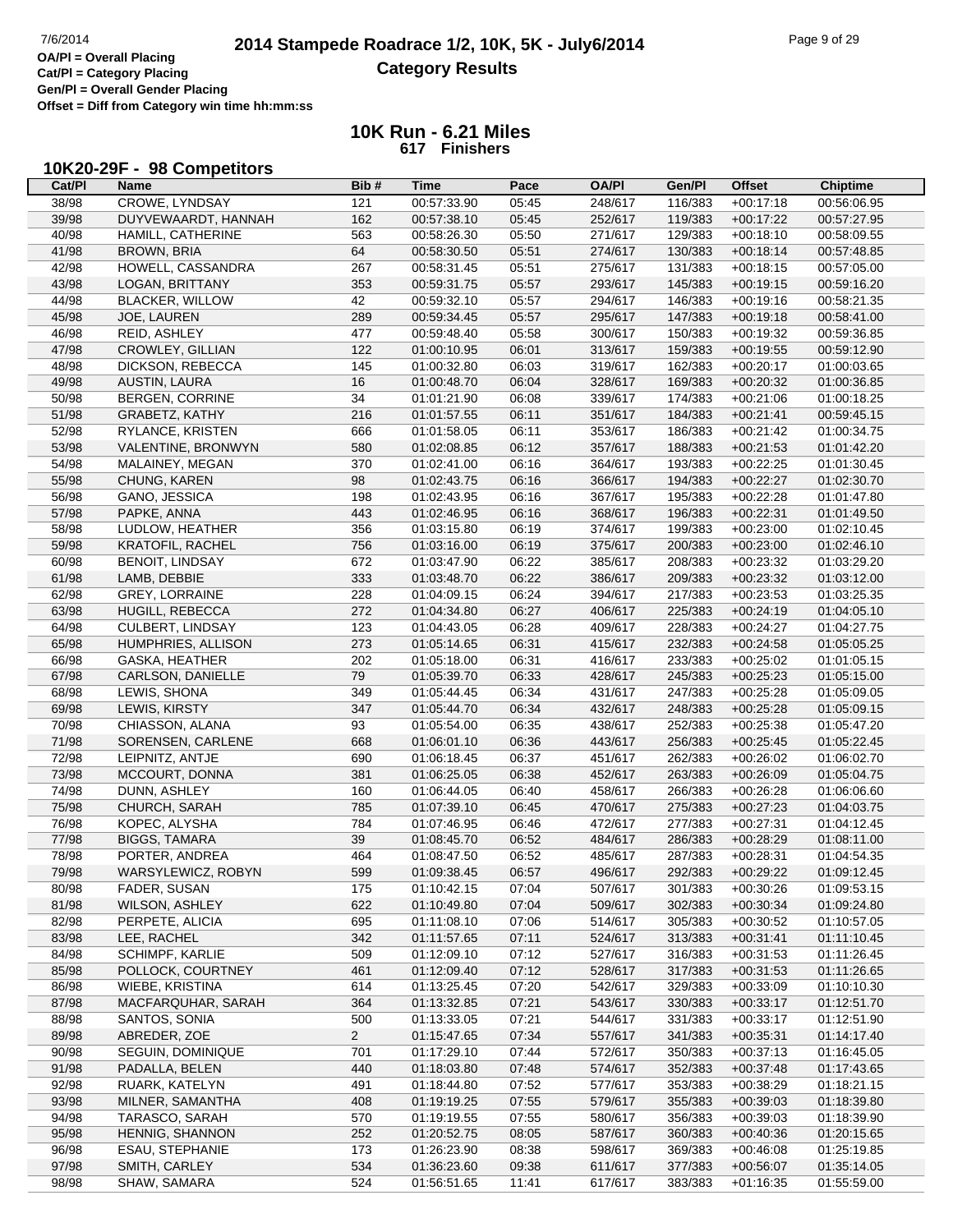# **2014 Stampede Roadrace 1/2, 10K, 5K - July6/2014** Page 10 of 29 Page 10 of 29 Page 10 of 29 **Category Results**

**Cat/Pl = Category Placing Gen/Pl = Overall Gender Placing Offset = Diff from Category win time hh:mm:ss**

| Cat/PI            | 10K20-29M - 32 Competitors<br><b>Name</b> | Bib#       | <b>Time</b>                | Pace           | <b>OA/PI</b>       | Gen/Pl           | <b>Offset</b>              | <b>Chiptime</b>            |
|-------------------|-------------------------------------------|------------|----------------------------|----------------|--------------------|------------------|----------------------------|----------------------------|
| $\frac{1}{32}$    | MCCONNELL, GRAEME                         | 691        | 00:36:39.40                | 03:39          | 6/617              | 6/234            | $+00:00:00$                | 00:36:37.55                |
| 2/32              | DARCY, NOEL                               | 129        | 00:38:20.45                | 03:50          | 7/617              | 7/234            | $+00:01:41$                | 00:38:17.25                |
| 3/32              | LORENSCHEIT, JOHNNY                       | 748        | 00:40:08.00                | 04:00          | 12/617             | 11/234           | $+00:03:28$                | 00:40:05.55                |
| 4/32              | DAVIES, IWAN                              | 131        | 00:43:42.75                | 04:22          | 23/617             | 18/234           | $+00:07:03$                | 00:43:15.80                |
| $\overline{5/32}$ | ROBB, JAIME                               | 757        | 00:44:26.55                | 04:26          | 31/617             | 24/234           | $+00:07:47$                | 00:43:14.30                |
| 6/32              | MCLEAN, MATTHEW                           | 727        | 00:45:33.95                | 04:33          | 43/617             | 33/234           | $+00:08:54$                | 00:45:24.70                |
| $7/32$            | LEWIS, GWYN                               | 346        | 00:45:46.30                | 04:34          | 45/617             | 35/234           | $+00:09:06$                | 00:45:38.70                |
| 8/32              | STACK, LUKE                               | 549        | 00:46:46.65                | 04:40          | 57/617             | 41/234           | $+00:10:07$                | 00:46:32.80                |
| 9/32              |                                           |            |                            |                |                    | 51/234           |                            |                            |
|                   | <b>WASYLYK, BRETT</b>                     | 600        | 00:48:20.20                | 04:50          | 73/617             |                  | $+00:11:40$                | 00:48:05.45                |
| 10/32             | WALKER, MATHEW                            | 595        | 00:50:19.70                | 05:01          | 101/617            | 65/234           | $+00:13:40$                | 00:50:05.35                |
| 11/32             | LUONG, MICHAEL                            | 359        | 00:51:18.10                | 05:07          | 111/617            | 70/234           | $+00:14:38$                | 00:51:13.10                |
| 12/32             | LEARY, KIRK                               | 1532       | 00:51:39.15                | 05:09          | 117/617            | 74/234           | $+00:14:59$                | 00:51:26.50                |
| 13/32             | ALBU, PHIL                                | 651        | 00:51:54.10                | 05:11          | 121/617            | 75/234           | $+00:15:14$                | 00:51:27.60                |
| 14/32             | ARDIEL, JONAH                             | 771        | 00:52:39.05                | 05:15          | 137/617            | 84/234           | $+00:15:59$                | 00:52:17.45                |
| 15/32             | MCDONALD, SEAN                            | 660        | 00:53:07.05                | 05:18          | 146/617            | 92/234           | $+00:16:27$                | 00:52:52.95                |
| 16/32             | STAPLES, EVAN                             | 551        | 00:54:10.50                | 05:25          | 164/617            | 98/234           | $+00:17:31$                | 00:52:27.60                |
| 17/32             | SUDAR, ISAAC                              | 560        | 00:55:05.70                | 05:30          | 182/617            | 106/234          | $+00:18:26$                | 00:54:25.05                |
| 18/32             | <b>EAMER, MITCHELL</b>                    | 653        | 00:55:26.45                | 05:32          | 193/617            | 113/234          | $+00:18:47$                | 00:44:26.45                |
| 19/32             | MERCER, PHILLIP                           | 400        | 00:55:58.80                | 05:35          | 211/617            | 120/234          | $+00:19:19$                | 00:54:48.05                |
| 20/32             | <b>BILLS, JUSTIN</b>                      | 40         | 00:58:18.80                | 05:49          | 268/617            | 140/234          | $+00:21:39$                | 00:57:43.70                |
| 21/32             | O'SULLIVAN, PETER                         | 434        | 00:58:29.85                | 05:50          | 273/617            | 144/234          | $+00:21:50$                | 00:57:10.05                |
| 22/32             | POLSON, ALEXANDER                         | 462        | 00:59:59.20                | 05:59          | 305/617            | 151/234          | $+00:23:19$                | 00:58:38.45                |
| 23/32             | VAN SANT, MAX                             | 587        | 01:00:12.75                | 06:01          | 316/617            | 156/234          | $+00:23:33$                | 00:58:29.35                |
| 24/32             | LANGMAN, MIKE                             | 336        | 01:03:13.20                | 06:19          | 373/617            | 175/234          | $+00:26:33$                | 01:02:08.75                |
| 25/32             | SMITH, REGINALD                           | 703        | 01:05:50.80                | 06:35          | 436/617            | 186/234          | $+00:29:11$                | 01:04:27.95                |
| 26/32             | ULLYOTT, BRETT                            | 775        | 01:07:06.50                | 06:42          | 461/617            | 193/234          | $+00:30:27$                | 00:44:20.85                |
| 27/32             | OSHCHEPKOV, ROMAN                         | 437        | 01:08:47.95                | 06:52          | 486/617            | 199/234          | $+00:32:08$                | 01:04:55.30                |
| 28/32             | VOS, JOEY                                 | 774        | 01:09:35.35                | 06:57          | 495/617            | 204/234          | $+00:32:55$                | 00:46:49.70                |
| 29/32             | <b>BRUNI, GINO</b>                        | 67         | 01:10:05.65                | 07:00          | 501/617            | 205/234          | $+00:33:26$                | 01:10:05.65                |
| 30/32             | DELONG, WILLIAM                           | 136        | 01:10:32.85                | 07:03          | 506/617            | 206/234          | $+00:33:53$                | 01:10:15.90                |
| 31/32             | BAEK, SUNG WOO                            | 18         | 01:10:53.75                | 07:05          | 510/617            | 208/234          | $+00:34:14$                | 01:09:49.05                |
| 32/32             | SCHMIDT, JARED                            | 511        | 01:19:38.60                | 07:57          | 585/617            | 227/234          | $+00:42:59$                | 01:18:56.10                |
|                   |                                           |            |                            |                |                    |                  |                            |                            |
|                   | 10K30-39F - 148 Competitors               |            |                            |                |                    |                  |                            |                            |
| Cat/PI            | <b>Name</b>                               | Bib#       | <b>Time</b>                | Pace           | <b>OA/PI</b>       | Gen/Pl           | <b>Offset</b>              | <b>Chiptime</b>            |
| 1/148             | MCCOLLUM, MEAGHAN                         | 380        | 00:38:57.15                | 03:53          | 10/617             | 1/383            | $+00:00:00$                | 00:38:56.15                |
| 2/148             | BENDER, SHELLEY                           | 652        | 00:44:23.65                | 04:26          | 30/617             | 7/383            | $+00:05:26$                | 00:44:20.70                |
| 3/148             | <b>WIGGINTON, STEPHANIE</b>               | 616        | 00:44:36.00                | 04:27          | 32/617             | 8/383            | $+00:05:38$                | 00:44:30.45                |
| 4/148             | FITZPATRICK, CLAIRE                       | 736        | 00:44:56.95                | 04:29          | 36/617             | 9/383            | $+00:05:59$                | 00:44:54.00                |
| 5/148             | MORLEY, REBECCA                           | 692        | 00:45:18.75                | 04:31          | 39/617             | 10/383           | $+00:06:21$                | 00:45:17.40                |
| 6/148             | <b>VICKERMAN, LORI</b>                    | 591        | 00:45:51.15                | 04:35          |                    | 11/383           | $+00:06:54$                | 00:45:46.45                |
| 7/148             |                                           |            |                            |                | 47/617             |                  |                            |                            |
|                   | ZANNIS, CHRISTINE                         | 642        | 00:47:09.05                | 04:42          | 60/617             | 18/383           | $+00:08:11$                | 00:47:05.90                |
| 8/148             | DEMELO, MEGAN L                           | 137        | 00:47:48.60                | 04:46          | 69/617             | 20/383           | $+00:08:51$                | 00:47:19.00                |
| 9/148             | WILSON, ANDR• EE                          | 621        | 00:48:11.95                | 04:49          | 71/617             | 22/383           | $+00:09:14$                | 00:48:09.00                |
| 10/148            | <b>CROOKS, JACKIE</b>                     | 118        | 00:48:48.15                | 04:52          | 78/617             | 24/383           | $+00:09:51$                | 00:48:32.00                |
| 11/148            | <b>BRESCIA, LAURA</b>                     | 61         | 00:49:02.30                | 04:54          | 80/617             | 25/383           | $+00:10:05$                | 00:48:57.60                |
|                   |                                           | 156        | 00:49:06.05                | 04:54          |                    |                  |                            | 00:49:03.85                |
| 12/148            | DRINNAN, SIUBHAN<br>TAGGART, ROBYN        | 568        | 00:49:32.05                | 04:57          | 81/617             | 26/383           | $+00:10:08$<br>$+00:10:34$ | 00:49:24.20                |
| 13/148            |                                           |            |                            |                | 87/617             | 30/383           |                            |                            |
| 14/148            | SNOW, AMANDA                              | 705        | 00:50:38.50<br>00:51:26.00 | 05:03          | 105/617            | 38/383           | $+00:11:41$                | 00:50:20.90                |
| 15/148            | CAMPBELL, LYNDSEY-KATE                    | 77         |                            | 05:08          | 113/617            | 42/383           | $+00:12:28$                | 00:51:10.70                |
| 16/148            | TING, PATRICIA                            | 781        | 00:51:47.85                | 05:10          | 119/617            | 45/383           | $+00:12:50$                | 00:51:33.55                |
| 17/148            | DESROCHERS, JANE                          | 143        | 00:52:26.70                | 05:14          | 130/617            | 49/383           | $+00:13:29$                | 00:50:59.10                |
| 18/148            | CROSBY, LAURA                             | 119        | 00:52:30.05                | 05:15          | 131/617            | 50/383           | $+00:13:32$                | 00:51:46.50                |
| 19/148            | MICHALUK, JEN                             | 403        | 00:53:18.35                | 05:19          | 148/617            | 56/383           | $+00:14:21$                | 00:52:49.85                |
| 20/148            | HASS, MEGAN                               | 244        | 00:53:22.15                | 05:20          | 151/617            | 57/383           | $+00:14:25$                | 00:52:53.55                |
| 21/148            | <b>BONAR, JENNIFER</b>                    | 48         | 00:53:27.20                | 05:20          | 154/617            | 59/383           | $+00:14:30$                | 00:51:17.55                |
| 22/148            | ARMSTRONG, MEGHAN                         | 11         | 00:53:55.90                | 05:23          | 161/617            | 64/383           | $+00:14:58$                | 00:53:34.35                |
| 23/148            | HARTMAN, JO-ANN                           | 242        | 00:54:01.55                | 05:24          | 162/617            | 65/383           | $+00:15:04$                | 00:53:28.70                |
| 24/148            | HAMELIN, ROBERTA                          | 235        | 00:54:01.75                | 05:24          | 163/617            | 66/383           | $+00:15:04$                | 00:53:28.10                |
| 25/148            | CHOUCAIR, JORDANA                         | 95         | 00:54:37.45                | 05:27          | 171/617            | 71/383           | $+00:15:40$                | 00:53:31.40                |
| 26/148<br>27/148  | LAUSCHER, LEAH<br>SEITZ, DESIRAE          | 337<br>519 | 00:55:15.30<br>00:55:40.65 | 05:31<br>05:34 | 188/617<br>196/617 | 79/383<br>82/383 | $+00:16:18$<br>$+00:16:43$ | 00:55:02.75<br>00:54:28.90 |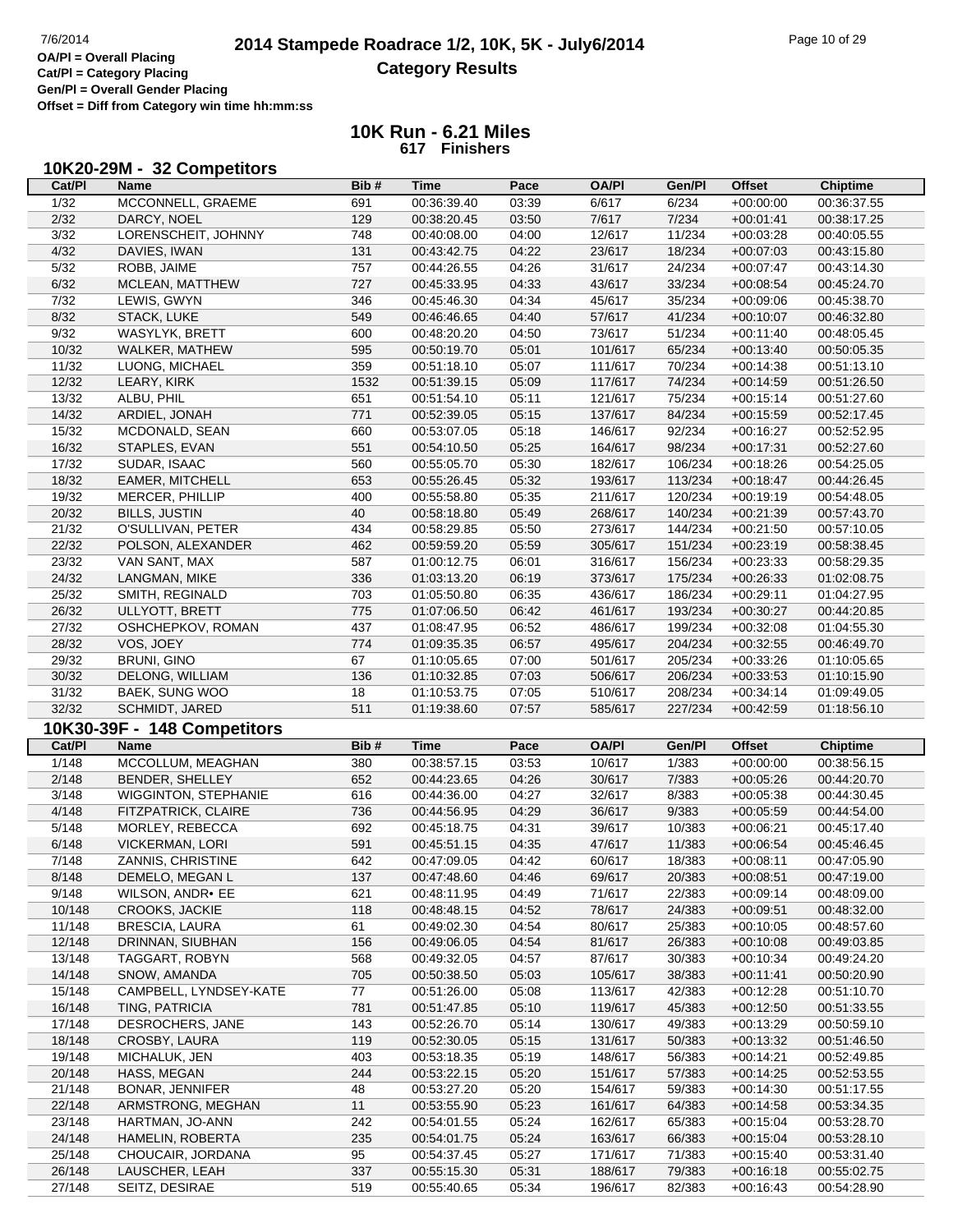# **2014 Stampede Roadrace 1/2, 10K, 5K - July6/2014** Page 11 of 29 Page 11 of 29 **Category Results**

**Cat/Pl = Category Placing Gen/Pl = Overall Gender Placing Offset = Diff from Category win time hh:mm:ss**

> **10K Run - 6.21 Miles 617 Finishers**

## **10K30-39F - 148 Competitors**

| Cat/PI | Name                        | Bib#           | Time        | Pace  | <b>OA/PI</b> | Gen/Pl  | <b>Offset</b> | <b>Chiptime</b> |
|--------|-----------------------------|----------------|-------------|-------|--------------|---------|---------------|-----------------|
| 28/148 | JACKSON, AIMEE              | 284            | 00:55:42.30 | 05:34 | 197/617      | 83/383  | $+00:16:45$   | 00:54:41.70     |
| 29/148 | MEEKING, MELANIE            | 397            | 00:55:43.20 | 05:34 | 199/617      | 84/383  | $+00:16:46$   | 00:55:31.30     |
| 30/148 | VAN DEN BRINK, TARA         | 581            | 00:55:43.75 | 05:34 | 200/617      | 85/383  | $+00:16:46$   | 00:55:23.40     |
| 31/148 | <b>BORIDY, LORRAINE</b>     | 51             | 00:56:10.65 | 05:37 | 217/617      | 92/383  | $+00:17:13$   | 00:55:38.50     |
| 32/148 | COSTANZO, SHELLEY           | 113            | 00:56:26.65 | 05:38 | 222/617      | 96/383  | $+00:17:29$   | 00:56:11.85     |
| 33/148 | ROSS, EMILY                 | 699            | 00:56:45.55 | 05:40 | 228/617      | 101/383 | $+00:17:48$   | 00:55:57.30     |
| 34/148 | KEATLEY, CATHERINE          | 302            | 00:56:48.35 | 05:40 | 229/617      | 102/383 | $+00:17:51$   | 00:56:33.30     |
| 35/148 | CARLE, TINA                 | 78             | 00:56:48.95 | 05:40 | 230/617      | 103/383 | $+00:17:51$   | 00:56:21.30     |
| 36/148 | POZZO, RENEE                | 466            | 00:56:49.15 | 05:40 | 231/617      | 104/383 | $+00:17:52$   | 00:56:06.10     |
| 37/148 | SLUNT, TINA                 | 532            | 00:56:51.10 | 05:41 | 232/617      | 105/383 | $+00:17:53$   | 00:56:10.05     |
| 38/148 | GARRATT, LINDA              | 199            | 00:56:51.80 | 05:41 | 233/617      | 106/383 | $+00:17:54$   | 00:56:26.70     |
|        | SCHLAUCH, JENNY             |                |             |       |              |         |               |                 |
| 39/148 |                             | 510            | 00:56:53.55 | 05:41 | 234/617      | 107/383 | $+00:17:56$   | 00:56:25.30     |
| 40/148 | MCDONALD, JEN               | 662            | 00:56:53.75 | 05:41 | 235/617      | 108/383 | $+00:17:56$   | 00:56:39.25     |
| 41/148 | LUKINUK, ELIZABETH          | 358            | 00:57:01.90 | 05:42 | 239/617      | 111/383 | $+00:18:04$   | 00:56:35.95     |
| 42/148 | VAN NIKKELEN-KUYPER, MARIKE | 584            | 00:57:15.70 | 05:43 | 243/617      | 113/383 | $+00:18:18$   | 00:56:54.00     |
| 43/148 | SMITH, JUSTINE              | 740            | 00:57:31.75 | 05:45 | 247/617      | 115/383 | $+00:18:34$   | 00:57:08.65     |
| 44/148 | ANDERSON, JAMIE             | 10             | 00:57:34.25 | 05:45 | 249/617      | 117/383 | $+00:18:37$   | 00:56:30.70     |
| 45/148 | SETCH, ELIZABETH            | 521            | 00:57:37.35 | 05:45 | 251/617      | 118/383 | $+00:18:40$   | 00:57:13.70     |
| 46/148 | CHONG, SANDY                | 674            | 00:57:56.40 | 05:47 | 255/617      | 121/383 | $+00:18:59$   | 00:57:30.95     |
| 47/148 | HOLST, TRICIA               | 260            | 00:58:00.30 | 05:48 | 257/617      | 123/383 | $+00:19:03$   | 00:57:08.70     |
| 48/148 | <b>BOTTING, ALLIE</b>       | 53             | 00:58:06.65 | 05:48 | 260/617      | 125/383 | $+00:19:09$   | 00:56:31.55     |
| 49/148 | NIELSEN, TESS               | 427            | 00:58:06.85 | 05:48 | 261/617      | 126/383 | $+00:19:09$   | 00:57:14.55     |
| 50/148 | DIEP, CAROLINE              | 146            | 00:58:10.50 | 05:49 | 263/617      | 127/383 | $+00:19:13$   | 00:58:06.80     |
| 51/148 | WILTSE, KIM                 | 710            | 00:58:38.95 | 05:51 | 281/617      | 135/383 | $+00:19:41$   | 00:58:20.05     |
| 52/148 | CARRIER-ROBB, DOMINIQUE     | 755            | 00:58:40.40 | 05:52 | 282/617      | 136/383 | $+00:19:43$   | 00:58:01.70     |
| 53/148 | <b>BOTELHO, JILL</b>        | 52             | 00:58:43.30 | 05:52 | 283/617      | 137/383 | $+00:19:46$   | 00:57:29.90     |
| 54/148 | PALMER, BRENDA              | 442            | 00:58:54.65 | 05:53 | 284/617      | 138/383 | $+00:19:57$   | 00:57:54.40     |
| 55/148 | HOLZINGER, MASAKO           | 262            | 00:59:01.85 | 05:54 | 286/617      | 139/383 | $+00:20:04$   | 00:58:12.90     |
| 56/148 | <b>BLANCH, CARON</b>        | 46             | 00:59:19.25 | 05:55 | 290/617      | 143/383 | $+00:20:22$   | 00:58:02.80     |
| 57/148 | SNOW, ALISON                | 704            | 00:59:44.05 | 05:58 | 298/617      | 149/383 | $+00:20:46$   | 00:59:25.80     |
|        |                             |                |             |       |              |         |               |                 |
| 58/148 | ADAMS, KELLIE               | $\overline{5}$ | 00:59:51.00 | 05:59 | 301/617      | 151/383 | $+00:20:53$   | 00:59:34.85     |
| 59/148 | RENNEBERG, LAURAN           | 696            | 00:59:52.90 | 05:59 | 302/617      | 152/383 | $+00:20:55$   | 00:59:23.35     |
| 60/148 | PFEIFFER, SHANNON           | 456            | 00:59:58.40 | 05:59 | 304/617      | 154/383 | $+00:21:01$   | 00:59:18.10     |
| 61/148 | SABATINI, ANDREA            | 495            | 00:59:59.70 | 05:59 | 306/617      | 155/383 | $+00:21:02$   | 00:59:30.25     |
| 62/148 | LIM, HYUNHEE                | 351            | 01:00:02.55 | 06:00 | 308/617      | 156/383 | $+00:21:05$   | 00:59:05.85     |
| 63/148 | EDWARD, AMANDA              | 166            | 01:00:10.95 | 06:01 | 312/617      | 158/383 | $+00:21:13$   | 00:59:12.00     |
| 64/148 | MICHAUD, LYNN               | 405            | 01:00:11.80 | 06:01 | 314/617      | 160/383 | $+00:21:14$   | 00:59:56.80     |
| 65/148 | ROSS, MAPLE                 | 665            | 01:00:31.05 | 06:03 | 318/617      | 161/383 | $+00:21:33$   | 00:59:08.40     |
| 66/148 | SWEEZEY, JANA               | 565            | 01:00:41.10 | 06:04 | 322/617      | 164/383 | $+00:21:43$   | 00:59:25.45     |
| 67/148 | <b>BERGERMAN, LISA</b>      | 35             | 01:00:46.70 | 06:04 | 326/617      | 167/383 | $+00:21:49$   | 01:00:23.35     |
| 68/148 | <b>HELM, NANCY</b>          | 248            | 01:00:47.75 | 06:04 | 327/617      | 168/383 | $+00:21:50$   | 01:00:40.65     |
| 69/148 | CAUGHLIN, CORI ELLEN        | 86             | 01:00:54.15 | 06:05 | 330/617      | 170/383 | $+00:21:57$   | 00:59:55.15     |
| 70/148 | VUJINOVIC, VERLENA          | 768            | 01:01:16.55 | 06:07 | 338/617      | 173/383 | $+00:22:19$   | 01:00:23.20     |
| 71/148 | LEE, CATHY                  | 339            | 01:01:22.65 | 06:08 | 341/617      | 176/383 | $+00:22:25$   | 01:00:02.00     |
| 72/148 | MACKENZIE, CHANTAL          | 366            | 01:01:34.15 | 06:09 | 343/617      | 177/383 | $+00:22:37$   | 01:01:09.30     |
| 73/148 | WALDEN, ASHLYN              | 594            | 01:01:42.80 | 06:10 | 346/617      | 179/383 | $+00:22:45$   | 01:01:25.45     |
| 74/148 | HESSAMI, ASSA               | 253            | 01:01:44.20 | 06:10 | 347/617      | 180/383 | $+00:22:47$   | 01:01:19.30     |
| 75/148 | MCDUFF, CORIE               | 388            | 01:01:49.50 | 06:10 | 349/617      | 182/383 | $+00:22:52$   | 01:00:45.10     |
| 76/148 | WATT, CATHY                 | 670            | 01:01:58.00 | 06:11 | 352/617      | 185/383 | $+00:23:00$   | 01:00:34.65     |
| 77/148 | JARDINE, JENNIFER           | 746            | 01:02:11.80 | 06:13 | 358/617      | 189/383 | $+00:23:14$   | 01:01:40.00     |
| 78/148 | WOODS, ALISON               | 627            | 01:02:18.25 | 06:13 | 359/617      | 190/383 | $+00:23:21$   | 01:01:53.80     |
| 79/148 | SANDERS, KERRI              | 499            | 01:02:24.20 | 06:14 | 362/617      | 191/383 | $+00:23:27$   | 01:01:48.35     |
| 80/148 | LOBLEY, ABBIE               | 726            | 01:02:29.55 | 06:14 | 363/617      | 192/383 | $+00:23:32$   | 01:02:01.60     |
| 81/148 | MCCUTCHEON, KATE            | 383            | 01:02:49.85 | 06:16 | 369/617      | 197/383 | $+00:23:52$   | 01:02:00.55     |
| 82/148 | MARR, TIFFANY               | 783            | 01:02:59.60 | 06:17 | 371/617      | 198/383 | $+00:24:02$   | 01:01:59.05     |
| 83/148 | EPP, KIMIKO                 | 786            | 01:03:19.15 | 06:19 | 376/617      | 201/383 | $+00:24:22$   | 01:03:10.25     |
| 84/148 | DROUILLARD, KIM             | 158            | 01:03:34.00 | 06:21 | 380/617      | 205/383 | $+00:24:36$   | 01:00:21.45     |
|        |                             |                |             |       |              |         |               |                 |
| 85/148 | FERGUSON, JENNIFER          | 179            | 01:03:43.70 | 06:22 | 383/617      | 207/383 | $+00:24:46$   | 01:02:22.90     |
| 86/148 | PURVES-SMITH, ADELE         | 468            | 01:03:54.75 | 06:23 | 387/617      | 210/383 | $+00:24:57$   | 01:03:00.20     |
| 87/148 | HELSEN, GWEN                | 249            | 01:03:55.95 | 06:23 | 390/617      | 213/383 | $+00:24:58$   | 01:03:18.85     |
| 88/148 | DOUCETTE, JOCELYN           | 84             | 01:03:58.65 | 06:23 | 391/617      | 214/383 | $+00:25:01$   | 01:01:21.90     |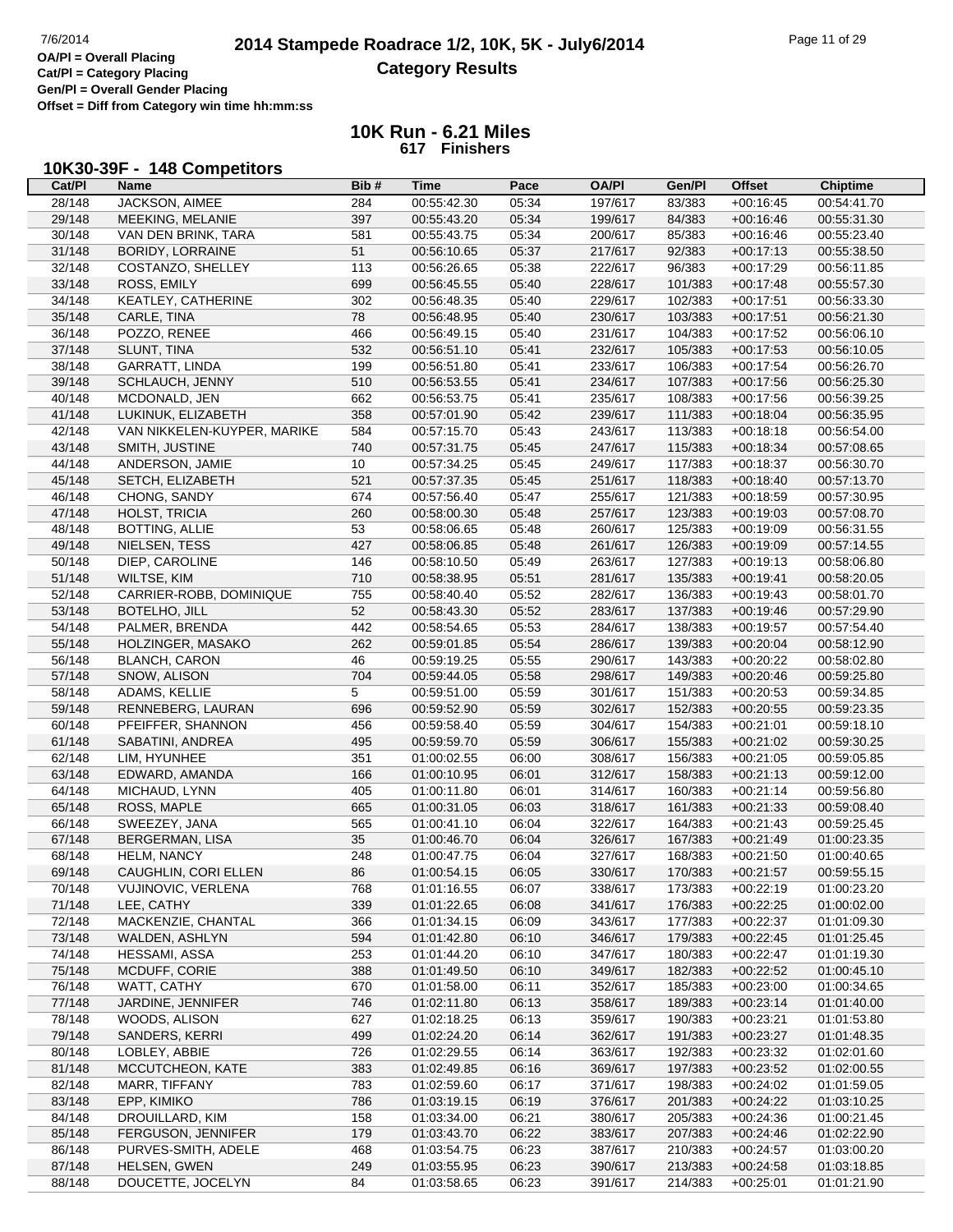# **2014 Stampede Roadrace 1/2, 10K, 5K - July6/2014** Page 12 of 29 Page 12 of 29 Page 12 of 29 **Category Results**

**Cat/Pl = Category Placing Gen/Pl = Overall Gender Placing Offset = Diff from Category win time hh:mm:ss**

> **10K Run - 6.21 Miles 617 Finishers**

## **10K30-39F - 148 Competitors**

| Cat/PI  | Name                      | Bib#         | Time        | Pace  | <b>OA/PI</b> | Gen/Pl  | <b>Offset</b> | <b>Chiptime</b> |
|---------|---------------------------|--------------|-------------|-------|--------------|---------|---------------|-----------------|
| 89/148  | WALLIN, CARMEN            | 596          | 01:04:17.85 | 06:25 | 397/617      | 219/383 | $+00:25:20$   | 01:01:44.50     |
| 90/148  | HINZ, RACHAEL             | 258          | 01:04:17.95 | 06:25 | 398/617      | 220/383 | $+00:25:20$   | 01:01:43.95     |
| 91/148  | HANNA, AMANDA             | 238          | 01:04:34.60 | 06:27 | 405/617      | 224/383 | $+00:25:37$   | 01:04:28.25     |
| 92/148  | <b>BROWN, KELLY</b>       | 65           | 01:04:37.70 | 06:27 | 407/617      | 226/383 | $+00:25:40$   | 01:03:16.60     |
| 93/148  | GRIGG, HEIDI              | 738          | 01:04:37.70 | 06:27 | 408/617      | 227/383 | $+00:25:40$   | 01:03:17.35     |
| 94/148  | POLLEN, SHEILA            | 460          | 01:05:02.85 | 06:30 | 414/617      | 231/383 | $+00:26:05$   | 01:04:40.05     |
| 95/148  | RADKE, NICOLE             | 470          | 01:05:25.25 | 06:32 | 418/617      | 235/383 | $+00:26:28$   | 01:04:19.70     |
| 96/148  | SAURO, KHARA              | 503          | 01:05:31.05 | 06:33 | 421/617      | 238/383 | $+00:26:33$   | 01:04:12.80     |
| 97/148  | KNUDSEN, BECKIE           | 319          | 01:05:36.10 | 06:33 | 425/617      | 242/383 | $+00:26:38$   | 01:04:56.55     |
| 98/148  | HAY, NATALIE              | 720          | 01:05:38.95 | 06:33 | 426/617      | 243/383 | $+00:26:41$   | 01:05:08.55     |
| 99/148  | MCGHIE, LAURIE            | 390          | 01:05:39.10 | 06:33 | 427/617      | 244/383 | $+00:26:41$   | 01:05:08.95     |
| 100/148 | CLAMP, AIA                | 99           | 01:05:43.90 | 06:34 | 430/617      | 246/383 | $+00:26:46$   | 01:05:08.60     |
| 101/148 | KETCHESON, SARAH          | 313          | 01:05:59.75 | 06:35 | 442/617      | 255/383 | $+00:27:02$   | 01:05:16.35     |
| 102/148 | <b>WATSON, KATRINA</b>    | 602          | 01:06:05.10 | 06:36 | 446/617      | 257/383 | $+00:27:07$   | 01:04:38.80     |
| 103/148 | SPROULE, JEN              | 741          | 01:06:05.95 | 06:36 | 448/617      | 259/383 | $+00:27:08$   | 01:05:02.65     |
| 104/148 | THOMSON, ERIN             | 742          | 01:06:06.00 | 06:36 | 449/617      | 260/383 | $+00:27:08$   | 01:05:01.90     |
| 105/148 | SASHUK, AIMEY             | 502          | 01:06:17.15 | 06:37 | 450/617      | 261/383 | $+00:27:20$   | 01:05:20.85     |
| 106/148 | MORRIS, CARLA             | 415          | 01:07:13.45 | 06:43 | 462/617      | 269/383 |               | 01:05:25.20     |
|         |                           | 639          | 01:07:19.90 | 06:43 |              |         | $+00:28:16$   | 01:06:05.60     |
| 107/148 | YOO, SARAH                |              |             |       | 463/617      | 270/383 | $+00:28:22$   |                 |
| 108/148 | VELUSAMY, SUBHA           | 589          | 01:07:24.95 | 06:44 | 466/617      | 271/383 | $+00:28:27$   | 01:06:31.70     |
| 109/148 | KARVINEN, TRISHA          | 300          | 01:07:25.80 | 06:44 | 467/617      | 272/383 | $+00:28:28$   | 01:06:41.35     |
| 110/148 | <b>BARTOS, BRENDA</b>     | 28           | 01:07:30.85 | 06:45 | 468/617      | 273/383 | $+00:28:33$   | 01:07:09.40     |
| 111/148 | COFFEY WILLIAMSON, SHAUNA | 761          | 01:08:04.00 | 06:48 | 480/617      | 282/383 | $+00:29:06$   | 01:07:37.75     |
| 112/148 | LUSINA, BETH              | 567          | 01:08:04.75 | 06:48 | 481/617      | 283/383 | $+00:29:07$   | 01:07:38.25     |
| 113/148 | SNELL, DIANA              | 541          | 01:08:19.20 | 06:49 | 482/617      | 284/383 | $+00:29:22$   | 01:07:56.95     |
| 114/148 | WHITE, CHRISTA            | 767          | 01:08:26.05 | 06:50 | 483/617      | 285/383 | $+00:29:28$   | 01:07:27.60     |
| 115/148 | LESLIE-YOUNG, HEATHER     | 344          | 01:08:49.80 | 06:52 | 487/617      | 288/383 | $+00:29:52$   | 01:07:32.25     |
| 116/148 | MASKER, KIMBERLY          | 378          | 01:09:47.35 | 06:58 | 499/617      | 295/383 | $+00:30:50$   | 01:06:54.50     |
| 117/148 | O'BRIEN, JEANNINE         | 433          | 01:10:05.75 | 07:00 | 502/617      | 297/383 | $+00:31:08$   | 01:08:15.90     |
| 118/148 | GALE, MERYL               | 193          | 01:10:07.85 | 07:00 | 503/617      | 298/383 | $+00:31:10$   | 01:08:18.40     |
| 119/148 | HUYNH, NGOC               | 278          | 01:10:12.80 | 07:01 | 504/617      | 299/383 | $+00:31:15$   | 01:09:52.90     |
| 120/148 | DEPETRO, JESSICA          | 138          | 01:11:02.55 | 07:06 | 512/617      | 304/383 | $+00:32:05$   | 01:10:27.00     |
| 121/148 | ZJALIC, MEGAN             | 645          | 01:11:15.40 | 07:07 | 517/617      | 307/383 | $+00:32:18$   | 01:08:46.45     |
| 122/148 | HRUSKA, PAM               | 268          | 01:11:15.50 | 07:07 | 518/617      | 308/383 | $+00:32:18$   | 01:08:46.55     |
| 123/148 | <b>BANOS, MIRNA</b>       | 21           | 01:11:15.70 | 07:07 | 520/617      | 309/383 | $+00:32:18$   | 01:11:11.95     |
| 124/148 | <b>WILLIAMS, TRACY</b>    | 620          | 01:11:22.65 | 07:08 | 521/617      | 310/383 | $+00:32:25$   | 01:09:56.05     |
| 125/148 | SCOTT, TAMMI              | 517          | 01:11:31.55 | 07:09 | 522/617      | 311/383 | $+00:32:34$   | 01:10:40.05     |
| 126/148 | VOREL, NICHOLE            | 592          | 01:11:31.85 | 07:09 | 523/617      | 312/383 | $+00:32:34$   | 01:10:14.60     |
| 127/148 | THOMSON, ROBELLA          | 574          | 01:12:08.95 | 07:12 | 526/617      | 315/383 | $+00:33:11$   | 01:11:38.90     |
| 128/148 | KEMP, JENNIFER            | 307          | 01:12:33.60 | 07:15 | 531/617      | 320/383 | $+00:33:36$   | 01:11:44.05     |
| 129/148 | ZUBACH, ROBIN             | 647          | 01:12:48.30 | 07:16 | 533/617      | 322/383 | $+00:33:51$   | 01:12:08.45     |
| 130/148 | <b>BAKER, ERIN</b>        | 19           | 01:12:48.95 | 07:16 | 534/617      | 323/383 | $+00:33:51$   | 01:12:08.40     |
| 131/148 | IVANY, SARAH              | 282          | 01:12:50.75 | 07:17 | 535/617      | 324/383 | $+00:33:53$   | 01:12:07.05     |
| 132/148 | COOLEY, CATHY             | 108          | 01:13:51.90 | 07:23 | 546/617      | 333/383 | $+00:34:54$   | 01:13:44.35     |
| 133/148 | <b>BARABASH, AFTON</b>    | 23           | 01:14:17.60 | 07:25 | 548/617      | 335/383 | $+00:35:20$   | 01:13:44.70     |
| 134/148 | <b>GREEN, MAURA</b>       | 225          | 01:14:35.40 | 07:27 | 550/617      | 337/383 | $+00:35:38$   | 01:14:09.95     |
| 135/148 | KARR, MANDY               | 299          | 01:15:57.25 | 07:35 | 559/617      | 342/383 | $+00:37:00$   | 01:15:25.95     |
| 136/148 | CARR, SHEENA              | 82           | 01:16:13.25 | 07:37 | 560/617      | 343/383 | $+00:37:16$   | 01:15:21.65     |
| 137/148 | <b>GOLDBERG, JENNIFER</b> | 718          | 01:16:41.25 | 07:40 | 566/617      | 345/383 | $+00:37:44$   | 01:16:11.70     |
| 138/148 | HEMBROFF, COURTNEY        | 250          | 01:16:48.15 | 07:40 | 568/617      | 346/383 | $+00:37:51$   | 01:14:16.45     |
| 139/148 | YARDLEY, LEAH             | 637          | 01:17:18.65 | 07:43 | 570/617      | 348/383 | $+00:38:21$   | 01:15:52.90     |
| 140/148 | <b>WRIGHT, LINDSAY</b>    | 631          | 01:17:18.65 | 07:43 | 571/617      | 349/383 | $+00:38:21$   | 01:15:53.95     |
| 141/148 | FINNIMORE, CORA-LEE       | 184          | 01:17:59.20 | 07:47 | 573/617      | 351/383 | $+00:39:02$   | 01:16:53.90     |
| 142/148 | MILLER, KAREN             | 728          | 01:20:46.65 | 08:04 | 586/617      | 359/383 | $+00:41:49$   | 01:20:09.45     |
| 143/148 | LA-KWAN, JANICE           | 329          | 01:25:17.85 | 08:31 | 596/617      | 367/383 | $+00:46:20$   | 01:24:44.95     |
| 144/148 | JACKSON, ALLISON          | 285          | 01:25:18.80 | 08:31 | 597/617      | 368/383 | $+00:46:21$   | 01:24:46.55     |
| 145/148 | HANTZSCH, DARIA           | 240          | 01:27:12.35 | 08:43 | 601/617      | 371/383 | $+00:48:15$   | 01:26:52.40     |
| 146/148 | HEBERT, LYNDSAY           | 246          | 01:27:47.80 | 08:46 | 602/617      | 372/383 | $+00:48:50$   | 01:26:57.65     |
| 147/148 |                           | $\mathbf{3}$ | 01:41:34.35 | 10:09 | 614/617      | 380/383 | $+01:02:37$   | 01:41:31.60     |
|         | ABU-HADIR, JOMANNA        |              |             |       |              |         |               |                 |
| 148/148 | HOLT, CHRISTINA           | 261          | 01:50:01.75 | 11:00 | 615/617      | 381/383 | $+01:11:04$   | 01:48:17.60     |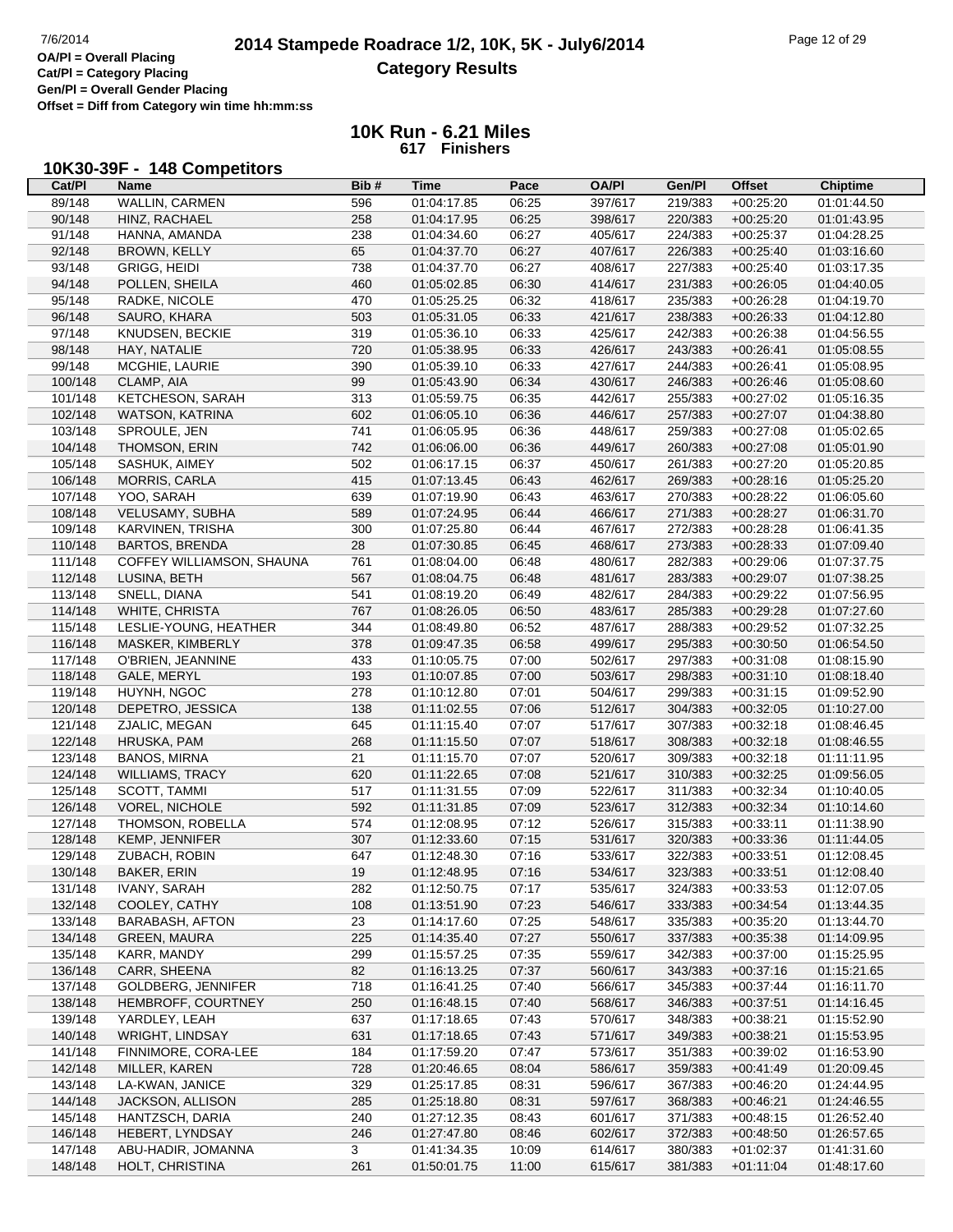> **10K Run - 6.21 Miles 617 Finishers**

## **10K30-39M - 76 Competitors**

| Cat/Pl | Name                    | Bib# | Time        | Pace  | <b>OA/PI</b> | Gen/Pl  | <b>Offset</b> | <b>Chiptime</b> |
|--------|-------------------------|------|-------------|-------|--------------|---------|---------------|-----------------|
| 1/76   | HOPFNER, GEOFF          | 265  | 00:35:09.20 | 03:30 | 3/617        | 3/234   | $+00:00:00$   | 00:35:08.90     |
| 2/76   | BRADFORD, KEITH         | 59   | 00:36:10.05 | 03:37 | 5/617        | 5/234   | $+00:01:00$   | 00:36:09.50     |
| 3/76   | LYWOOD, SHAWN           | 360  | 00:38:25.40 | 03:50 | 8/617        | 8/234   | $+00:03:16$   | 00:38:23.50     |
| 4/76   | FREEMAN, DREW           | 189  | 00:38:42.65 | 03:52 | 9/617        | 9/234   | $+00:03:33$   | 00:38:41.00     |
| 5/76   | FAJARDO, DAVE           | 735  | 00:42:03.00 | 04:12 | 18/617       | 13/234  | $+00:06:53$   | 00:41:57.35     |
| 6/76   | BRACHO, GUSTAVO         | 57   | 00:42:47.70 | 04:16 | 21/617       | 16/234  | $+00:07:38$   | 00:42:38.60     |
| 7/76   | SMITH, RYAN             | 538  | 00:43:11.10 | 04:19 | 22/617       | 17/234  | $+00:08:01$   | 00:42:47.55     |
| 8/76   | WOON, ROGER             | 629  | 00:43:52.65 | 04:23 | 25/617       | 19/234  | $+00:08:43$   | 00:43:46.85     |
| 9/76   | ST.CROIX, CORY          | 548  | 00:43:52.80 | 04:23 | 26/617       | 20/234  | $+00:08:43$   | 00:43:47.40     |
| 10/76  | EMES, PETE              | 171  | 00:43:59.85 | 04:23 | 28/617       | 22/234  | $+00:08:50$   | 00:43:47.40     |
| 11/76  | CANTWELL, MARK          | 770  | 00:45:32.25 | 04:33 | 42/617       | 32/234  | $+00:10:23$   | 00:45:24.45     |
| 12/76  | FUREY, COLUM            | 192  | 00:45:40.20 | 04:34 | 44/617       | 34/234  | $+00:10:31$   | 00:45:26.70     |
| 13/76  | ARSENEAU, JOEL          | 12   | 00:45:49.55 | 04:34 | 46/617       | 36/234  | $+00:10:40$   | 00:45:43.50     |
| 14/76  |                         | 147  |             | 04:39 |              | 38/234  |               |                 |
| 15/76  | DIEP, HUNG              |      | 00:46:34.25 |       | 54/617       | 39/234  | $+00:11:25$   | 00:46:30.70     |
|        | <b>GRANT, ALASTAIR</b>  | 218  | 00:46:41.30 | 04:40 | 55/617       |         | $+00:11:32$   | 00:46:31.50     |
| 16/76  | HOFER, TREVOR           | 684  | 00:47:06.90 | 04:42 | 59/617       | 42/234  | $+00:11:57$   | 00:47:03.10     |
| 17/76  | PEARSON, MATTHEW        | 452  | 00:47:16.50 | 04:43 | 63/617       | 45/234  | $+00:12:07$   | 00:47:08.75     |
| 18/76  | MUTIKANI, TONGO         | 693  | 00:47:28.50 | 04:44 | 65/617       | 47/234  | $+00:12:19$   | 00:46:54.85     |
| 19/76  | LAFORGE, PAUL           | 331  | 00:47:47.00 | 04:46 | 68/617       | 49/234  | $+00:12:37$   | 00:47:42.90     |
| 20/76  | MCLEOD, SEAN            | 394  | 00:48:14.50 | 04:49 | 72/617       | 50/234  | $+00:13:05$   | 00:47:48.05     |
| 21/76  | DALEBOZIK, NICHOLAS     | 127  | 00:48:32.50 | 04:51 | 75/617       | 52/234  | $+00:13:23$   | 00:48:06.75     |
| 22/76  | RUSSELL, DOUGLAS        | 779  | 00:48:33.90 | 04:51 | 76/617       | 53/234  | $+00:13:24$   | 00:48:00.10     |
| 23/76  | STEVENS, SCOTT          | 554  | 00:50:16.85 | 05:01 | 99/617       | 63/234  | $+00:15:07$   | 00:49:11.45     |
| 24/76  | <b>BUNTING, AARON</b>   | 72   | 00:50:24.00 | 05:02 | 103/617      | 67/234  | $+00:15:14$   | 00:49:45.90     |
| 25/76  | <b>KRUK, NATHON</b>     | 322  | 00:51:00.55 | 05:06 | 109/617      | 69/234  | $+00:15:51$   | 00:50:47.20     |
| 26/76  | ROSS, STEVE             | 487  | 00:52:05.85 | 05:12 | 124/617      | 77/234  | $+00:16:56$   | 00:51:45.30     |
| 27/76  | HUYNH, HUY              | 277  | 00:52:06.05 | 05:12 | 125/617      | 78/234  | $+00:16:56$   | 00:51:45.40     |
| 28/76  | AVEY, JAMES             | 17   | 00:52:15.30 | 05:13 | 126/617      | 79/234  | $+00:17:06$   | 00:51:39.45     |
| 29/76  | ROSS, MICHAEL           | 486  | 00:52:16.00 | 05:13 | 127/617      | 80/234  | $+00:17:06$   | 00:51:56.35     |
| 30/76  | MEEKING, DAN            | 396  | 00:52:22.05 | 05:14 | 129/617      | 81/234  | $+00:17:12$   | 00:52:10.15     |
| 31/76  | DESROCHERS, DARREN      | 142  | 00:52:36.55 | 05:15 | 135/617      | 83/234  | $+00:17:27$   | 00:51:08.40     |
| 32/76  | CHUDLEIGH, STEPHAN      | 97   | 00:52:45.25 | 05:16 | 138/617      | 85/234  | $+00:17:36$   | 00:50:39.45     |
| 33/76  | EWING, CAL              | 679  | 00:52:59.70 | 05:17 | 142/617      | 88/234  | $+00:17:50$   | 00:52:15.35     |
| 34/76  | TUCKER, PAUL            | 782  | 00:53:02.45 | 05:18 | 143/617      | 89/234  | $+00:17:53$   | 00:52:59.55     |
| 35/76  | <b>BARTOS, ALAN</b>     | 27   | 00:53:18.45 | 05:19 | 149/617      | 93/234  | $+00:18:09$   | 00:52:31.00     |
| 36/76  | <b>SLATER, ANDREW</b>   | 739  | 00:53:19.15 | 05:19 | 150/617      | 94/234  | $+00:18:09$   | 00:53:03.85     |
| 37/76  | CLARK, KEVIN            | 101  | 00:53:33.25 | 05:21 | 156/617      | 96/234  | $+00:18:24$   | 00:53:14.10     |
| 38/76  | GREEN, ADAM             | 224  | 00:53:45.55 | 05:22 | 159/617      | 97/234  | $+00:18:36$   | 00:53:20.25     |
| 39/76  | FRITZ, PASCAL           | 191  | 00:54:49.75 | 05:28 | 176/617      | 101/234 | $+00:19:40$   | 00:54:30.05     |
| 40/76  | SETCH, JAMES            | 522  | 00:55:00.55 | 05:30 | 178/617      | 102/234 | $+00:19:51$   | 00:54:37.30     |
| 41/76  | SINCLAIR, BARRY         | 529  | 00:55:10.25 | 05:31 | 185/617      | 107/234 | $+00:20:01$   | 00:55:04.35     |
| 42/76  | THIESSEN, DAVID         | 750  | 00:55:12.20 | 05:31 | 186/617      | 108/234 | $+00:20:03$   | 00:54:03.30     |
| 43/76  | DALY, DEAN              | 128  | 00:55:15.15 | 05:31 | 187/617      | 109/234 | $+00:20:05$   | 00:54:15.45     |
| 44/76  | GOMEZ, YORVIS           | 214  | 00:55:21.85 | 05:32 | 190/617      | 111/234 | $+00:20:12$   | 00:55:13.20     |
| 45/76  | NELSON, DOUG            | 425  | 00:55:28.85 | 05:32 | 194/617      | 114/234 | $+00:20:19$   | 00:55:05.50     |
| 46/76  | MALIK, NEIL             | 371  | 00:55:42.65 | 05:34 | 198/617      | 115/234 | $+00:20:33$   | 00:55:30.50     |
| 47/76  | GRADY, MATT             | 217  | 00:55:53.80 | 05:35 | 209/617      | 119/234 | $+00:20:44$   | 00:55:28.60     |
| 48/76  | <b>VAROVICI, DRAGOS</b> | 751  | 00:56:09.75 | 05:36 | 216/617      | 125/234 | $+00:21:00$   | 00:55:54.50     |
| 49/76  | <b>MARON, PAUL</b>      | 375  | 00:56:14.50 | 05:37 | 219/617      | 126/234 | $+00:21:05$   | 00:54:42.70     |
| 50/76  | HUNT, CHRIS             | 275  | 00:57:18.00 | 05:43 | 245/617      |         |               | 00:56:34.15     |
|        |                         |      | 00:57:35.75 |       |              | 132/234 | $+00:22:08$   |                 |
| 51/76  | WHITE, DAVID            | 611  |             | 05:45 | 250/617      | 133/234 | $+00:22:26$   | 00:56:43.15     |
| 52/76  | DUCKWORTH, SHAUN        | 159  | 01:00:06.10 | 06:00 | 309/617      | 153/234 | $+00:24:56$   | 00:58:45.50     |
| 53/76  | <b>BURCHELL, JEFF</b>   | 74   | 01:01:07.35 | 06:06 | 336/617      | 164/234 | $+00:25:58$   | 01:00:05.85     |
| 54/76  | HANEY, RYAN             | 236  | 01:02:05.00 | 06:12 | 355/617      | 168/234 | $+00:26:55$   | 01:00:20.75     |
| 55/76  | BAKER, KEVIN            | 20   | 01:02:06.65 | 06:12 | 356/617      | 169/234 | $+00:26:57$   | 01:01:42.85     |
| 56/76  | SCOTT, MARK             | 515  | 01:02:41.00 | 06:16 | 365/617      | 172/234 | $+00:27:31$   | 01:01:50.25     |
| 57/76  | MARTINEAU, ADAM         | 377  | 01:02:50.05 | 06:17 | 370/617      | 173/234 | $+00:27:40$   | 01:01:59.65     |
| 58/76  | DROUILLARD, ANDRE       | 157  | 01:04:30.95 | 06:27 | 404/617      | 181/234 | $+00:29:21$   | 01:01:18.30     |
| 59/76  | AUGUST, JEREMY          | 15   | 01:04:48.20 | 06:28 | 411/617      | 182/234 | $+00:29:39$   | 01:03:29.45     |
| 60/76  | STEWART, LOGAN          | 555  | 01:05:40.70 | 06:34 | 429/617      | 184/234 | $+00:30:31$   | 01:05:18.35     |
| 61/76  | FARLEY, SHAE            | 176  | 01:05:57.05 | 06:35 | 440/617      | 187/234 | $+00:30:47$   | 01:03:10.00     |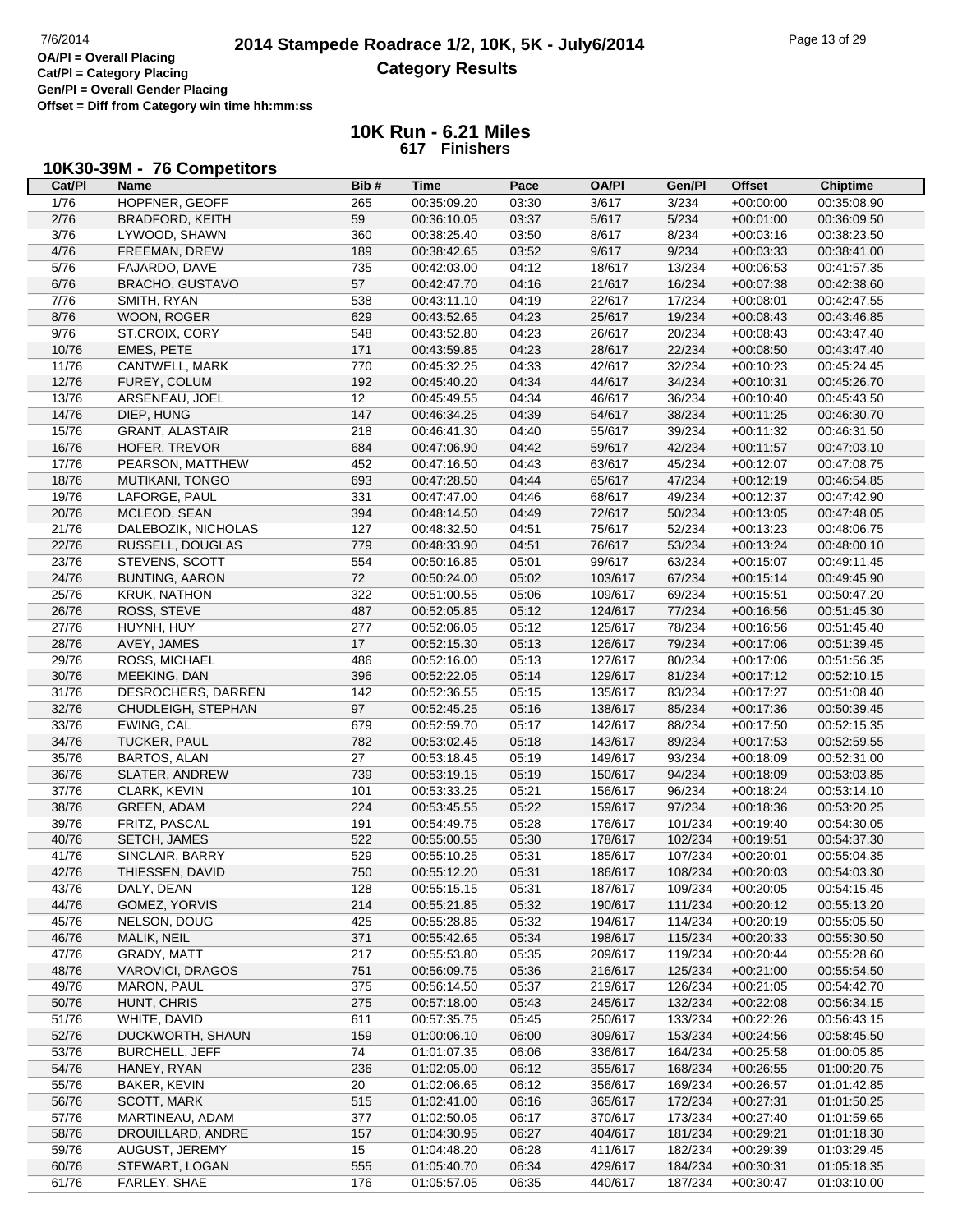# **2014 Stampede Roadrace 1/2, 10K, 5K - July6/2014** 7/6/2014 Page 14 of 29 **Category Results**

**Cat/Pl = Category Placing Gen/Pl = Overall Gender Placing Offset = Diff from Category win time hh:mm:ss**

|                | 10K30-39M - 76 Competitors |      |             |       |              |         |               |                 |
|----------------|----------------------------|------|-------------|-------|--------------|---------|---------------|-----------------|
| Cat/PI         | <b>Name</b>                | Bib# | <b>Time</b> | Pace  | <b>OA/PI</b> | Gen/Pl  | <b>Offset</b> | <b>Chiptime</b> |
| 62/76          | ABU-HADIR, HASSAN          | 801  | 01:06:04.40 | 06:36 | 444/617      | 188/234 | $+00:30:55$   | 01:05:56.00     |
| 63/76          | DWYER, JASON               | 163  | 01:06:04.70 | 06:36 | 445/617      | 189/234 | $+00:30:55$   | 01:04:38.75     |
| 64/76          | <b>GOLDBERG, PETER</b>     | 719  | 01:06:30.70 | 06:39 | 453/617      | 190/234 | $+00:31:21$   | 01:06:00.65     |
| 65/76          | GREY, ZAYNE                | 229  | 01:06:44.05 | 06:40 | 457/617      | 192/234 | $+00:31:34$   | 01:06:00.15     |
| 66/76          | BARABASH, ADAM             | 22   | 01:07:21.25 | 06:44 | 464/617      | 194/234 | $+00:32:12$   | 01:06:47.45     |
| 67/76          | <b>ATKINSON, ERIC</b>      | 14   | 01:07:49.75 | 06:46 | 473/617      | 196/234 | $+00:32:40$   | 01:07:18.70     |
| 68/76          | WARREN, MATT               | 598  | 01:08:52.20 | 06:53 | 489/617      | 200/234 | $+00:33:43$   | 01:07:58.70     |
| 69/76          | ZJALIC, ZDRAVKO            | 646  | 01:11:15.55 | 07:07 | 519/617      | 211/234 | $+00:36:06$   | 01:08:49.50     |
| 70/76          | PENNER, STU                | 454  | 01:13:03.75 | 07:18 | 539/617      | 212/234 | $+00:37:54$   | 01:12:13.60     |
| 71/76          | CARR, THOMAS               | 83   | 01:16:13.50 | 07:37 | 562/617      | 219/234 | $+00:41:04$   | 01:15:21.35     |
| 72/76          | YAM, BILLY                 | 636  | 01:16:17.10 | 07:37 | 563/617      | 220/234 | $+00:41:07$   | 01:16:02.95     |
| 73/76          | SANDERS, JOSEPH            | 498  | 01:16:29.90 | 07:38 | 564/617      | 221/234 | $+00:41:20$   | 01:15:53.35     |
| 74/76          | CARLSON, GRAIG             | 80   | 01:18:31.10 | 07:51 | 575/617      | 223/234 | $+00:43:21$   | 01:18:07.30     |
| 75/76          | DONAHUE, JONATHAN          | 676  | 01:25:09.25 | 08:30 | 595/617      | 229/234 | $+00:50:00$   | 01:23:51.60     |
| 76/76          | KEIL, STEVEN               | 657  | 01:26:27.05 | 08:38 | 599/617      | 230/234 | $+00:51:17$   | 01:25:48.45     |
|                |                            |      |             |       |              |         |               |                 |
|                | 10K40-49F - 63 Competitors |      |             |       |              |         |               |                 |
| Cat/PI         | <b>Name</b>                | Bib# | <b>Time</b> | Pace  | <b>OA/PI</b> | Gen/Pl  | <b>Offset</b> | <b>Chiptime</b> |
| $\frac{1}{63}$ | CHATENAY, HEATHER          | 90   | 00:49:35.70 | 04:57 | 89/617       | 32/383  | $+00:00:00$   | 00:49:29.55     |
| 2/63           | KEDDIE, CANDICE            | 688  | 00:50:09.35 | 05:00 | 97/617       | 36/383  | $+00:00:33$   | 00:50:00.35     |
| 3/63           | KUTRYK, EMM                | 765  | 00:50:33.70 | 05:03 | 104/617      | 37/383  | $+00:00:58$   | 00:50:25.95     |
| 4/63           | <b>GREENALL, GERI</b>      | 226  | 00:50:39.90 | 05:03 | 106/617      | 39/383  | $+00:01:04$   | 00:50:02.10     |
| 5/63           | SOSICK, SUSAN              | 544  | 00:51:36.65 | 05:09 | 116/617      | 43/383  | $+00:02:00$   | 00:51:25.70     |
| 6/63           | CHAN, JENNY                | 713  | 00:51:51.85 | 05:11 | 120/617      | 46/383  | $+00:02:16$   | 00:51:39.45     |
| $7/63$         | MACEACHERN, CARLA          | 363  | 00:52:00.85 | 05:12 | 123/617      | 47/383  | $+00:02:25$   | 00:51:51.05     |
| 8/63           | RIEMANN, CAROLYNN          | 480  | 00:52:20.40 | 05:14 | 128/617      | 48/383  | $+00:02:44$   | 00:52:14.60     |
| 9/63           | WOOD, JULIA                | 626  | 00:52:31.85 | 05:15 | 133/617      | 51/383  | $+00:02:56$   | 00:51:59.70     |
| 10/63          | <b>BARBER, NADINE</b>      | 24   | 00:53:53.25 | 05:23 | 160/617      | 63/383  | $+00:04:17$   | 00:53:37.10     |
| 11/63          | KAUFIELD, JENNIFER         | 686  | 00:54:14.75 | 05:25 | 166/617      | 68/383  | $+00:04:39$   | 00:53:04.40     |
| 12/63          | MACDONALD, ANGELA          | 361  | 00:54:14.95 | 05:25 | 167/617      | 69/383  | $+00:04:39$   | 00:53:47.35     |
| 13/63          | WILLEMS, SARA              | 618  | 00:55:22.90 | 05:32 | 192/617      | 80/383  | $+00:05:47$   | 00:52:53.45     |
| 14/63          | PECK, DONNA                | 694  | 00:55:45.25 | 05:34 | 202/617      | 86/383  | $+00:06:09$   | 00:55:36.60     |
| 15/63          | KOLES, SARAH               | 321  | 00:55:46.90 | 05:34 | 205/617      | 88/383  | $+00:06:11$   | 00:55:36.30     |
| 16/63          | COLEMAN, CYNTHIA           | 675  | 00:55:51.40 | 05:35 | 207/617      | 89/383  | $+00:06:15$   | 00:55:32.55     |
| 17/63          | KENNEDY, SARAH             | 310  | 00:56:28.45 | 05:38 | 223/617      | 97/383  | $+00:06:52$   | 00:56:18.70     |
| 18/63          | WINGERAK, DALLAS           | 623  | 00:56:33.50 | 05:39 | 226/617      | 99/383  | $+00:06:57$   | 00:56:14.15     |
| 19/63          | KWON, YOUNG-MI             | 328  | 00:57:00.65 | 05:42 | 238/617      | 110/383 | $+00:07:24$   | 00:56:42.35     |
| 20/63          | VAREY, JENNIFER            | 588  | 00:57:54.10 | 05:47 | 254/617      | 120/383 | $+00:08:18$   | 00:57:06.75     |
| 21/63          | <b>BLACKWELL, TERRA</b>    | 44   | 00:58:12.40 | 05:49 | 264/617      | 128/383 | $+00:08:36$   | 00:57:54.75     |
| 22/63          | SERIESKA, CHERIE           | 520  | 00:58:34.45 | 05:51 | 276/617      | 132/383 | $+00:08:58$   | 00:58:21.25     |
| 23/63          | KACHUR, BRENDA             | 293  | 00:59:04.15 | 05:54 | 288/617      | 141/383 | $+00:09:28$   | 00:58:32.30     |
| 24/63          | HUNT, SAMARA               | 276  | 00:59:04.80 | 05:54 | 289/617      | 142/383 | $+00:09:29$   | 00:58:08.35     |
| 25/63          | DRIEDGER, VAL              | 155  | 00:59:42.10 | 05:58 | 297/617      | 148/383 | $+00:10:06$   | 00:58:54.75     |
| 26/63          | BARTLETT, SABRINA          | 26   | 01:00:10.10 | 06:01 | 310/617      | 157/383 | $+00:10:34$   | 00:59:55.55     |
| 27/63          | JASPER, MEGHAN             | 287  | 01:01:01.45 | 06:06 | 333/617      | 171/383 | $+00:11:25$   | 00:58:13.75     |
| 28/63          | GALEY, TANYA               | 195  | 01:01:02.70 | 06:06 | 334/617      | 172/383 | $+00:11:27$   | 01:00:44.45     |
| 29/63          | <b>WEISS, TARA</b>         | 607  | 01:01:22.45 | 06:08 | 340/617      | 175/383 | $+00:11:46$   | 01:01:22.45     |
| 30/63          | SINGLETON, JUNE            | 530  | 01:02:02.75 | 06:12 | 354/617      | 187/383 | $+00:12:27$   | 01:01:45.80     |
| 31/63          | RANCIER, LAUREEN           | 472  | 01:03:30.00 | 06:21 | 378/617      | 203/383 | $+00:13:54$   | 01:02:32.35     |
| 32/63          | POULOS, TARA               | 749  | 01:03:55.10 | 06:23 | 388/617      | 211/383 | $+00:14:19$   | 01:03:15.05     |
| 33/63          | KEMP, ANITA                | 747  | 01:03:55.25 | 06:23 | 389/617      | 212/383 | $+00:14:19$   | 01:03:16.10     |
| 34/63          | <b>GERMAN, VICTORIA</b>    | 204  | 01:04:30.35 | 06:27 | 403/617      | 223/383 | $+00:14:54$   | 01:03:37.05     |
| 35/63          | STACEY, AMANDA             | 669  | 01:04:44.30 | 06:28 | 410/617      | 229/383 | $+00:15:08$   | 01:03:56.05     |
| 36/63          | SAMBORSKI, BRENDA          | 667  | 01:04:58.25 | 06:29 | 413/617      | 230/383 | $+00:15:22$   | 01:04:48.60     |
| 37/63          | JACKSON, CARLA             | 286  | 01:05:24.90 | 06:32 | 417/617      | 234/383 | $+00:15:49$   | 01:04:19.35     |
| 38/63          | STRANSKY, LISE             | 557  | 01:05:29.05 | 06:32 | 420/617      | 237/383 | $+00:15:53$   | 01:04:42.25     |
| 39/63          | HIRDLE, SHELLY             | 259  | 01:05:56.35 | 06:35 | 439/617      | 253/383 | $+00:16:20$   | 01:04:40.10     |
| 40/63          | MIHALCHEON, MIMI           | 406  | 01:06:05.30 | 06:36 | 447/617      | 258/383 | $+00:16:29$   | 01:04:40.95     |
| 41/63          | GIN, SOPHIA                | 211  | 01:06:41.15 | 06:40 | 454/617      | 264/383 | $+00:17:05$   | 01:05:55.10     |
| 42/63          | COWIE, STACEY              | 115  | 01:06:43.85 | 06:40 | 456/617      | 265/383 | $+00:17:08$   | 01:06:23.00     |
| 43/63          | FAYYAZ, SIMA               | 178  | 01:07:39.50 | 06:45 | 471/617      | 276/383 | $+00:18:03$   | 01:07:19.20     |
| 44/63          | MOUNTFORD, NIKKI           | 420  | 01:07:50.50 | 06:47 | 474/617      | 278/383 | $+00:18:14$   | 01:06:35.65     |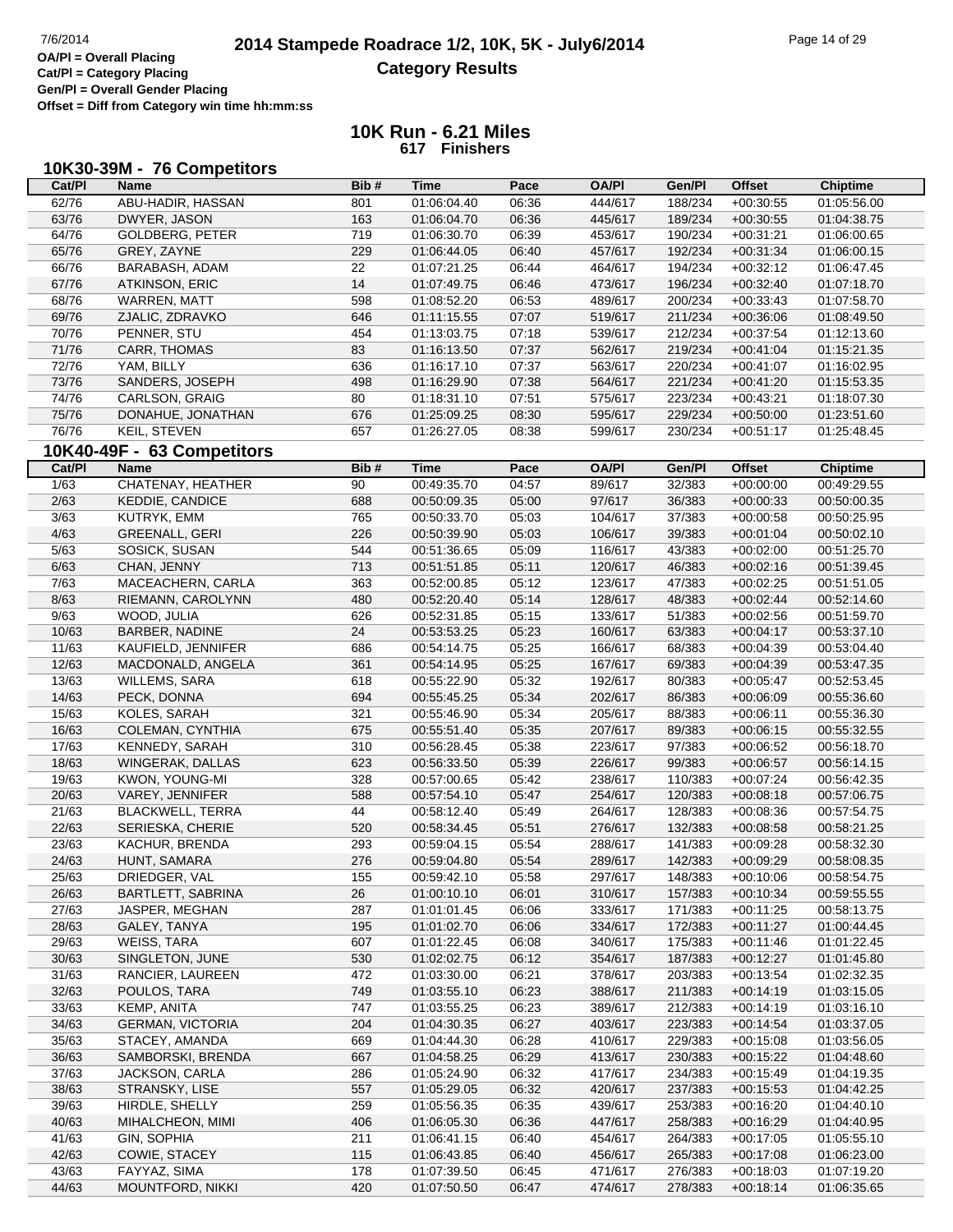| 10K40-49F - 63 Competitors |  |
|----------------------------|--|
|----------------------------|--|

| Cat/PI | Name                       | Bib# | <b>Time</b> | Pace  | <b>OA/PI</b> | Gen/Pl  | <b>Offset</b> | <b>Chiptime</b> |
|--------|----------------------------|------|-------------|-------|--------------|---------|---------------|-----------------|
| 45/63  | ROTTLER, NICOLE            | 489  | 01:07:54.35 | 06:47 | 475/617      | 279/383 | $+00:18:18$   | 01:06:55.80     |
| 46/63  | MCGEE, CATHY               | 389  | 01:07:54.50 | 06:47 | 476/617      | 280/383 | $+00:18:18$   | 01:06:29.70     |
| 47/63  | <b>BUITRAGO, NELLY</b>     | 778  | 01:07:55.85 | 06:47 | 477/617      | 281/383 | $+00:18:20$   | 01:07:00.75     |
| 48/63  | SCHOFIELD, JO-ANNE         | 512  | 01:08:51.45 | 06:53 | 488/617      | 289/383 | $+00:19:15$   | 01:07:22.65     |
| 49/63  | RUBEL, LOUISE              | 492  | 01:09:38.95 | 06:57 | 497/617      | 293/383 | $+00:20:03$   | 01:09:10.10     |
| 50/63  | STRATTON, JUDY             | 558  | 01:10:01.15 | 07:00 | 500/617      | 296/383 | $+00:20:25$   | 01:07:25.75     |
| 51/63  | SCOTT, STACEY              | 516  | 01:10:22.05 | 07:02 | 505/617      | 300/383 | $+00:20:46$   | 01:09:30.50     |
| 52/63  | HUGHES, TAMMY              | 271  | 01:11:10.50 | 07:07 | 515/617      | 306/383 | $+00:21:34$   | 01:10:04.40     |
| 53/63  | FARLEY, TARA               | 177  | 01:12:11.65 | 07:13 | 529/617      | 318/383 | $+00:22:35$   | 01:09:25.60     |
| 54/63  | WISNIEWSKI, AMANDA         | 624  | 01:12:53.80 | 07:17 | 537/617      | 326/383 | $+00:23:18$   | 01:11:39.85     |
| 55/63  | MONROSE, DENISE            | 411  | 01:13:02.35 | 07:18 | 538/617      | 327/383 | $+00:23:26$   | 01:11:38.25     |
| 56/63  | POWER, FRANCES             | 465  | 01:13:53.20 | 07:23 | 547/617      | 334/383 | $+00:24:17$   | 01:13:10.95     |
| 57/63  | DEANS, LYNETTE             | 133  | 01:14:35.80 | 07:27 | 551/617      | 338/383 | $+00:25:00$   | 01:14:00.45     |
| 58/63  | <b>BHALLA, ACHALA</b>      | 37   | 01:15:42.45 | 07:34 | 555/617      | 340/383 | $+00:26:06$   | 01:14:47.90     |
| 59/63  | KAUFIELD, KATHY            | 301  | 01:16:32.65 | 07:39 | 565/617      | 344/383 | $+00:26:56$   | 01:15:22.80     |
| 60/63  | OYSTRECK, TERESA           | 663  | 01:17:07.85 | 07:42 | 569/617      | 347/383 | $+00:27:32$   | 01:16:07.50     |
| 61/63  | SHLAH, DENA                | 525  | 01:18:49.85 | 07:52 | 578/617      | 354/383 | $+00:29:14$   | 01:17:39.15     |
| 62/63  | SHLAH, NATHALIE            | 526  | 01:23:04.30 | 08:18 | 592/617      | 364/383 | $+00:33:28$   | 01:21:53.35     |
| 63/63  | MULINGTAPANG, EMILY        | 421  | 01:41:31.05 | 10:09 | 613/617      | 379/383 | $+00:51:55$   | 01:40:30.10     |
|        |                            |      |             |       |              |         |               |                 |
|        | 10K40-49M - 50 Competitors |      |             |       |              |         |               |                 |
| Cat/PI | Name                       | Bib# | <b>Time</b> | Pace  | <b>OA/PI</b> | Gen/Pl  | <b>Offset</b> | <b>Chiptime</b> |
| 1/50   | JENSEN, SCOTT              | 762  | 00:34:12.05 | 03:25 | 2/617        | 2/234   | $+00:00:00$   | 00:34:11.75     |
| $2/50$ | COLLIE, MARC               | 105  | 00:35:29.35 | 03:32 | 4/617        | 4/234   | $+00:01:17$   | 00:35:28.60     |
| 3/50   | FORMAN, SIMON              | 656  | 00:39:12.40 | 03:55 | 11/617       | 10/234  | $+00:05:00$   | 00:39:09.90     |
| 4/50   | LUKINUK, BRENDT            | 357  | 00:42:06.80 | 04:12 | 19/617       | 14/234  | $+00:07:54$   | 00:42:03.90     |
| $5/50$ | STRANSKY, JEFF             | 556  | 00:42:13.95 | 04:13 | 20/617       | 15/234  | $+00:08:01$   | 00:42:07.80     |
| 6/50   | DURUSSEL, RYAN             | 161  | 00:43:59.15 | 04:23 | 27/617       | 21/234  | $+00:09:47$   | 00:43:48.70     |
| 7/50   | <b>BEATTIE, SEAN</b>       | 29   | 00:44:00.55 | 04:24 | 29/617       | 23/234  | $+00:09:48$   | 00:43:55.85     |
| 8/50   | LAJEUNESSE, GEORGE         | 332  | 00:45:20.75 | 04:32 | 41/617       | 31/234  | $+00:11:08$   | 00:44:24.60     |
| 9/50   | MACKIE, PAT                | 772  | 00:46:44.05 | 04:40 | 56/617       | 40/234  | $+00:12:32$   | 00:46:39.10     |
| 10/50  | RAMSEY, JASON              | 471  | 00:47:14.00 | 04:43 | 61/617       | 43/234  | $+00:13:01$   | 00:47:05.05     |
| 11/50  | STEIDL, DARREN             | 706  | 00:47:15.05 | 04:43 | 62/617       | 44/234  | $+00:13:03$   | 00:47:11.55     |
| 12/50  | LOCKWOOD, TREVOR           | 352  | 00:47:45.35 | 04:46 | 67/617       | 48/234  | $+00:13:33$   | 00:47:41.70     |
| 13/50  | KRZYWICKI, JACEK           | 323  | 00:48:44.15 | 04:52 | 77/617       | 54/234  | $+00:14:32$   | 00:48:21.45     |
| 14/50  | MIILLER, MARC              | 407  | 00:49:26.00 | 04:56 | 85/617       | 56/234  | $+00:15:13$   | 00:49:23.50     |
| 15/50  | YOUNG, KEVIN               | 640  | 00:49:43.30 | 04:58 | 90/617       | 58/234  | $+00:15:31$   | 00:49:32.90     |
| 16/50  | NORTON, NICHOLAS           | 432  | 00:49:43.55 | 04:58 | 91/617       | 59/234  | $+00:15:31$   | 00:49:32.90     |
| 17/50  | KNOWLES, STEVEN            | 318  | 00:49:44.65 | 04:58 | 93/617       | 61/234  | $+00:15:32$   | 00:49:24.40     |
| 18/50  | MICHALUK, KYLE             | 404  | 00:50:10.95 | 05:01 | 98/617       | 62/234  | $+00:15:58$   | 00:49:42.95     |
| 19/50  | NITSCHE, DAVID             | 429  | 00:50:23.45 | 05:02 | 102/617      | 66/234  | $+00:16:11$   | 00:50:13.85     |
| 20/50  | <b>BROOKSON, TRAVIS</b>    | 63   | 00:51:21.40 | 05:08 | 112/617      | 71/234  | $+00:17:09$   | 00:50:11.60     |
| 21/50  | <b>WATTERS, ADRIAN</b>     | 603  | 00:51:56.20 | 05:11 | 122/617      | 76/234  | $+00:17:44$   | 00:51:53.50     |
| 22/50  | SMITH, ANTHONY             | 533  | 00:52:30.10 | 05:15 | 132/617      | 82/234  | $+00:18:18$   | 00:52:16.10     |
| 23/50  | YAKABUSKIE, ADAM           | 635  | 00:54:33.65 | 05:27 | 169/617      | 99/234  | $+00:20:21$   | 00:52:57.90     |
| 24/50  | MORATINOS, JESUS           | 412  | 00:55:22.25 | 05:32 | 191/617      | 112/234 | $+00:21:10$   | 00:55:11.80     |
| 25/50  | RANTA, DUANE               | 473  | 00:55:44.00 | 05:34 | 201/617      | 116/234 | $+00:21:31$   | 00:55:21.50     |
| 26/50  | <b>BROWN, GORD</b>         | 673  | 00:55:45.50 | 05:34 | 203/617      | 117/234 | $+00:21:33$   | 00:55:36.40     |
| 27/50  | COOKE, GREG                | 107  | 00:56:05.25 | 05:36 | 214/617      | 123/234 | $+00:21:53$   | 00:55:44.80     |
| 28/50  | SMITH, RICHARD             | 537  | 00:56:55.90 | 05:41 | 237/617      | 128/234 | $+00:22:43$   | 00:56:24.35     |
| 29/50  | KENNA, MATTHEW             | 658  | 00:57:04.55 | 05:42 | 241/617      | 130/234 | $+00:22:52$   | 00:56:32.90     |
| 30/50  | EWART, PHIL                | 174  | 00:58:14.00 | 05:49 | 265/617      | 137/234 | $+00:24:01$   | 00:57:40.15     |
| 31/50  | REID, DAVE                 | 731  | 00:58:22.75 | 05:50 | 270/617      | 142/234 | $+00:24:10$   | 00:57:19.65     |
| 32/50  | GILMOUR, COLIN             | 210  | 00:58:36.80 | 05:51 | 278/617      | 145/234 | $+00:24:24$   | 00:57:59.90     |
| 33/50  | WHITE, MITCHELL            | 613  | 00:58:37.95 | 05:51 | 279/617      | 146/234 | $+00:24:25$   | 00:58:09.25     |
| 34/50  | <b>BISHOP, CRAIG</b>       | $41$ | 00:59:19.70 | 05:55 | 291/617      | 148/234 | $+00:25:07$   | 00:59:11.30     |
| 35/50  | <b>BLOUGH, MICHAEL</b>     | 47   | 01:00:10.25 | 06:01 | 311/617      | 154/234 | $+00:25:58$   | 00:59:56.40     |
| 36/50  | KAWAKAMI, JUN              | 766  | 01:00:53.95 | 06:05 | 329/617      | 160/234 | $+00:26:41$   | 00:59:53.85     |
| 37/50  | PEDERSEN, RYAN             | 453  | 01:01:07.05 | 06:06 | 335/617      | 163/234 | $+00:26:55$   | 01:00:53.15     |
| 38/50  | FILE, MURRAY               | 181  | 01:01:08.05 | 06:06 | 337/617      | 165/234 | $+00:26:56$   | 01:00:47.10     |
| 39/50  | KOCH, DWAYNE               | 763  | 01:03:40.60 | 06:22 | 382/617      | 176/234 | $+00:29:28$   | 01:03:03.00     |
| 40/50  | <b>BURCHELL, CHRIS</b>     | 73   | 01:04:14.15 | 06:25 | 395/617      | 178/234 | $+00:30:02$   | 01:03:55.35     |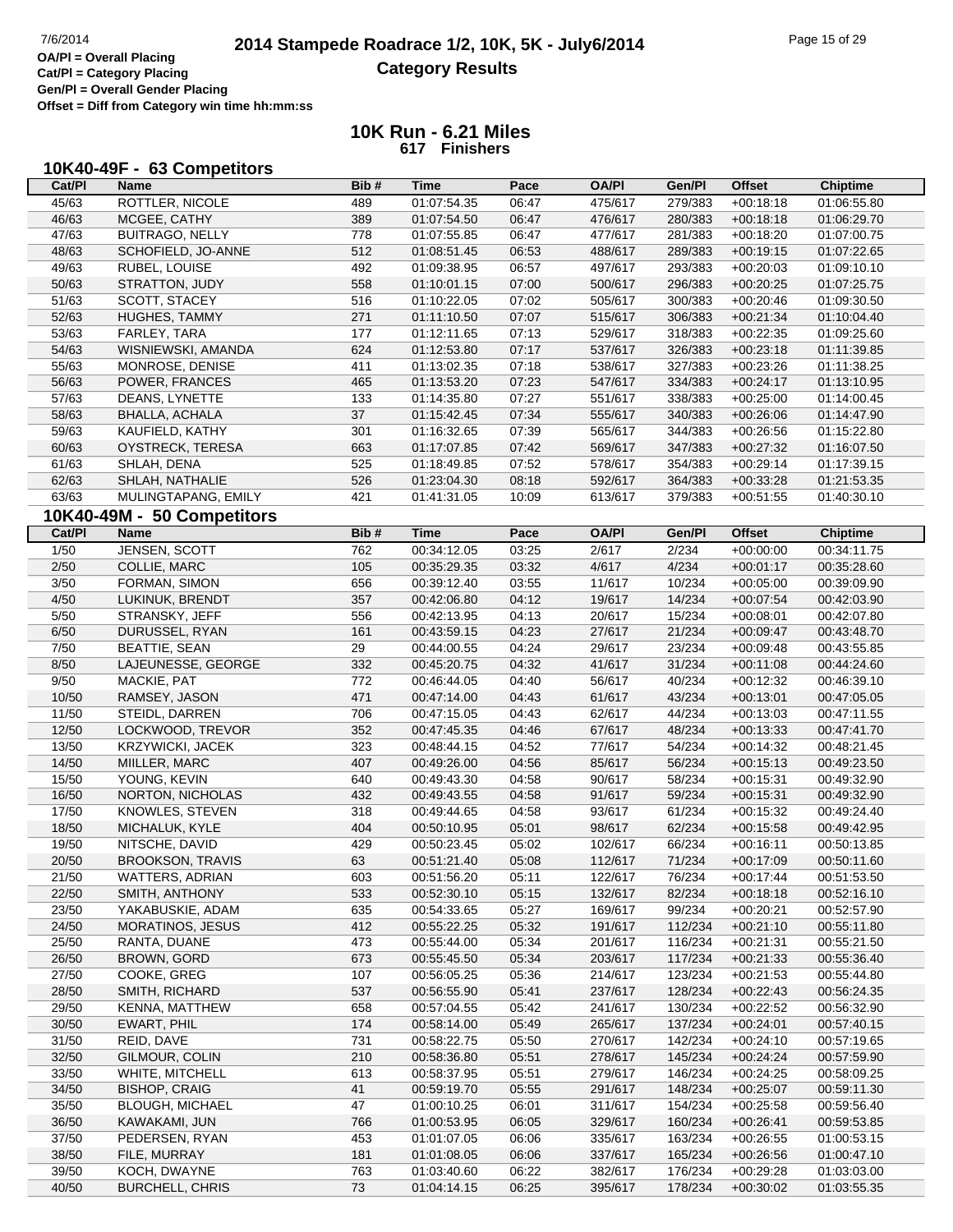| Cat/PI | 10K40-49M - 50 Competitors<br><b>Name</b> | Bib# | <b>Time</b> | Pace  | <b>OA/PI</b> | Gen/Pl  | <b>Offset</b> | <b>Chiptime</b> |
|--------|-------------------------------------------|------|-------------|-------|--------------|---------|---------------|-----------------|
| 41/50  | KAUFIELD, KENT                            | 687  | 01:04:24.40 | 06:26 | 400/617      | 179/234 | $+00:30:12$   | 01:03:14.35     |
| 42/50  | VAN DER MERWE, CARLO                      | 582  | 01:04:29.45 | 06:26 | 402/617      | 180/234 | $+00:30:17$   | 01:04:21.20     |
| 43/50  | COWIE, SEAN                               | 114  | 01:04:54.55 | 06:29 | 412/617      | 183/234 | $+00:30:42$   | 01:04:35.20     |
| 44/50  | LEVESQUE, PATRICK                         | 345  | 01:07:24.90 | 06:44 | 465/617      | 195/234 | $+00:33:12$   | 01:06:31.40     |
| 45/50  | <b>KOKOTT, RYAN</b>                       | 320  | 01:08:00.95 | 06:48 | 479/617      | 198/234 | $+00:33:48$   | 01:06:39.05     |
| 46/50  | MALCZEWSKI, JUSTIN                        | 661  | 01:09:10.95 | 06:55 | 492/617      | 201/234 | $+00:34:58$   | 01:08:25.65     |
| 47/50  | <b>BUTLER, GORDON</b>                     | 752  | 01:09:31.90 | 06:57 | 494/617      | 203/234 | $+00:35:19$   | 01:08:37.80     |
| 48/50  | HUGHES, DEAN                              | 270  | 01:11:10.50 | 07:07 | 516/617      | 210/234 | $+00:36:58$   | 01:10:04.90     |
| 49/50  | GIESBRECHT, ROGER                         | 208  | 01:13:09.95 | 07:19 | 540/617      | 213/234 | $+00:38:57$   | 01:12:13.15     |
| 50/50  | ROTHWELL, JIM                             | 488  | 01:16:41.55 | 07:40 | 567/617      | 222/234 | $+00:42:29$   | 01:16:37.30     |
|        |                                           |      |             |       |              |         |               |                 |
|        | 10K50-59F - 54 Competitors                |      | <b>Time</b> |       |              |         |               |                 |
| Cat/PI | <b>Name</b>                               | Bib# |             | Pace  | <b>OA/PI</b> | Gen/Pl  | <b>Offset</b> | <b>Chiptime</b> |
| 1/54   | DELMAR, LESLEY                            | 135  | 00:46:51.85 | 04:41 | 58/617       | 17/383  | $+00:00:00$   | 00:46:43.00     |
| 2/54   | GLOVER, MARGOT                            | 737  | 00:47:52.25 | 04:47 | 70/617       | 21/383  | $+00:01:00$   | 00:47:48.30     |
| 3/54   | YAWORSKI, SANDRA                          | 711  | 00:48:28.50 | 04:50 | 74/617       | 23/383  | $+00:01:36$   | 00:48:25.05     |
| 4/54   | LILLYWHITE, SARAH                         | 350  | 00:49:32.80 | 04:57 | 88/617       | 31/383  | $+00:02:40$   | 00:49:22.45     |
| $5/54$ | ROONEY, JEAN-ANN                          | 780  | 00:49:53.50 | 04:59 | 95/617       | 34/383  | $+00:03:01$   | 00:49:51.55     |
| 6/54   | NITSCHE, SARAH                            | 430  | 00:51:39.65 | 05:09 | 118/617      | 44/383  | $+00:04:47$   | 00:51:30.15     |
| 7/54   | HANTZSCH, PATRICIA                        | 1059 | 00:54:29.75 | 05:26 | 168/617      | 70/383  | $+00:07:37$   | 00:54:09.75     |
| 8/54   | ELLIOTT, JUDITH                           | 169  | 00:54:42.65 | 05:28 | 173/617      | 73/383  | $+00:07:50$   | 00:54:27.80     |
| 9/54   | JOHNSON, TAMARA                           | 291  | 00:55:46.85 | 05:34 | 204/617      | 87/383  | $+00:08:55$   | 00:55:31.40     |
| 10/54  | <b>EGAN, KIRSTIE</b>                      | 167  | 00:56:31.45 | 05:39 | 225/617      | 98/383  | $+00:09:39$   | 00:55:30.25     |
| 11/54  | RODGER, ANNE                              | 484  | 00:57:58.25 | 05:47 | 256/617      | 122/383 | $+00:11:06$   | 00:57:45.50     |
| 12/54  | DIFRANCESCO, LISA                         | 148  | 00:58:36.15 | 05:51 | 277/617      | 133/383 | $+00:11:44$   | 00:58:18.40     |
| 13/54  | PASIEKA, JANICE                           | 447  | 00:59:03.40 | 05:54 | 287/617      | 140/383 | $+00:12:11$   | 00:58:19.60     |
| 14/54  | <b>GERLACH, KARIN</b>                     | 203  | 00:59:26.05 | 05:56 | 292/617      | 144/383 | $+00:12:34$   | 00:59:16.00     |
| 15/54  | SAWYER, PHYLLIS                           | 505  | 00:59:53.90 | 05:59 | 303/617      | 153/383 | $+00:13:02$   | 00:59:48.85     |
| 16/54  | REID, LORI                                | 478  | 01:00:40.65 | 06:04 | 321/617      | 163/383 | $+00:13:48$   | 01:00:28.15     |
| 17/54  | SZWARC, ANNE                              | 566  | 01:00:45.45 | 06:04 | 325/617      | 166/383 | $+00:13:53$   | 01:00:00.15     |
| 18/54  | <b>BLAKE, ARLENE</b>                      | 45   | 01:01:40.75 | 06:10 | 345/617      | 178/383 | $+00:14:48$   | 01:01:35.40     |
| 19/54  | <b>ROBERTS, CATHY</b>                     | 481  | 01:01:48.75 | 06:10 | 348/617      | 181/383 | $+00:14:56$   | 01:01:25.70     |
| 20/54  | HUARTE, THERESA                           | 269  | 01:01:56.95 | 06:11 | 350/617      | 183/383 | $+00:15:05$   | 01:01:31.20     |
| 21/54  | KANJI, YASMIN                             | 297  | 01:03:29.15 | 06:20 | 377/617      | 202/383 | $+00:16:37$   | 01:03:04.90     |
| 22/54  | MACPHERSON, HEATHER                       | 754  | 01:03:38.45 | 06:21 | 381/617      | 206/383 | $+00:16:46$   | 01:03:00.75     |
| 23/54  | ILNYCKYJ, MARIA                           | 280  | 01:03:59.95 | 06:23 | 392/617      | 215/383 | $+00:17:08$   | 01:03:16.05     |
| 24/54  | <b>CHRISTENSEN, SHERRY</b>                | 96   | 01:04:02.05 | 06:24 | 393/617      | 216/383 | $+00:17:10$   | 01:03:52.45     |
| 25/54  | MORNINGSTAR, LANA                         | 414  | 01:04:16.90 | 06:25 | 396/617      | 218/383 | $+00:17:25$   | 01:02:43.45     |
| 26/54  | CHAN, KATHRYN                             | 89   | 01:04:22.90 | 06:26 | 399/617      | 221/383 | $+00:17:31$   | 01:02:03.85     |
| 27/54  | DERBECKER, SUZANNE                        | 139  | 01:05:26.85 | 06:32 | 419/617      | 236/383 | $+00:18:35$   | 01:05:09.00     |
| 28/54  | RICE, CAROL                               | 664  | 01:05:31.65 | 06:33 | 422/617      | 239/383 | $+00:18:39$   | 01:03:15.20     |
| 29/54  | MOCH, LORI                                | 410  | 01:05:33.35 | 06:33 | 424/617      | 241/383 | $+00:18:41$   | 01:03:13.50     |
| 30/54  | VAN SANT, JANE                            | 586  | 01:05:49.95 | 06:35 | 435/617      | 250/383 | $+00:18:58$   | 01:04:01.85     |
| 31/54  | ROSKEY, SUSAN                             | 698  | 01:05:53.00 | 06:35 | 437/617      | 251/383 | $+00:19:01$   | 01:04:04.55     |
| 32/54  | MEDING, ELAINE                            | 395  | 01:06:56.20 | 06:41 | 459/617      | 267/383 | $+00:20:04$   | 01:06:49.30     |
| 33/54  | LAING, DEBBIE                             | 725  | 01:06:58.65 | 06:41 | 460/617      | 268/383 | $+00:20:06$   | 01:06:22.90     |
| 34/54  | <b>BRODEAU ROBB, KATHY</b>                | 788  | 01:07:34.55 | 06:45 | 469/617      | 274/383 | $+00:20:42$   | 01:06:55.95     |
| 35/54  | LORANGER, NANCY                           | 354  | 01:08:56.50 | 06:53 | 490/617      | 290/383 | $+00:22:04$   | 01:07:30.45     |
| 36/54  | HYDE, PATRICIA                            | 279  | 01:08:57.05 | 06:53 | 491/617      | 291/383 | $+00:22:05$   | 01:07:31.10     |
| 37/54  | MCDONALD, KIMBERLEY                       | 387  | 01:09:42.35 | 06:58 | 498/617      | 294/383 | $+00:22:50$   | 01:08:14.85     |
| 38/54  | SMITH, LINDA                              | 702  | 01:10:55.65 | 07:05 | 511/617      | 303/383 | $+00:24:03$   | 01:09:32.90     |
| 39/54  | LEE, SUSAN                                | 343  | 01:11:57.85 | 07:11 | 525/617      | 314/383 | $+00:25:06$   | 01:11:09.95     |
| 40/54  | NOLKE, CHERYL                             | 431  | 01:12:39.50 | 07:15 | 532/617      | 321/383 | $+00:25:47$   | 01:11:55.15     |
| 41/54  | CHENG, WENDY                              | 91   | 01:12:50.85 | 07:17 | 536/617      | 325/383 | $+00:25:59$   | 01:11:35.60     |
| 42/54  | STRETCH, BETTI                            | 559  | 01:13:49.85 | 07:22 | 545/617      | 332/383 | $+00:26:58$   | 01:12:42.40     |
| 43/54  | PACKHAM, JOANNE                           | 439  | 01:14:25.65 | 07:26 | 549/617      | 336/383 | $+00:27:33$   | 01:13:59.15     |
| 44/54  | <b>TURNQUIST, PATTI</b>                   | 578  | 01:15:08.80 | 07:30 | 553/617      | 339/383 | $+00:28:16$   | 01:14:09.85     |
| 45/54  | FORTIER, LAURA                            | 680  | 01:19:33.75 | 07:57 | 583/617      | 357/383 | $+00:32:41$   | 01:18:17.30     |
| 46/54  | HAYWARD, JOHANNE                          | 245  | 01:19:35.65 | 07:57 | 584/617      | 358/383 | $+00:32:43$   | 01:18:58.15     |
| 47/54  | ADAMS, FATIN                              | 4    | 01:21:00.25 | 08:06 | 588/617      | 361/383 | $+00:34:08$   | 01:19:48.90     |
| 48/54  | MCDONALD, CHERYL                          | 384  | 01:22:46.55 | 08:16 | 591/617      | 363/383 | $+00:35:54$   | 01:22:33.75     |
| 49/54  | SILVERMAN, TERRI                          | 528  | 01:24:01.85 | 08:24 | 593/617      | 365/383 | $+00:37:10$   | 01:23:42.95     |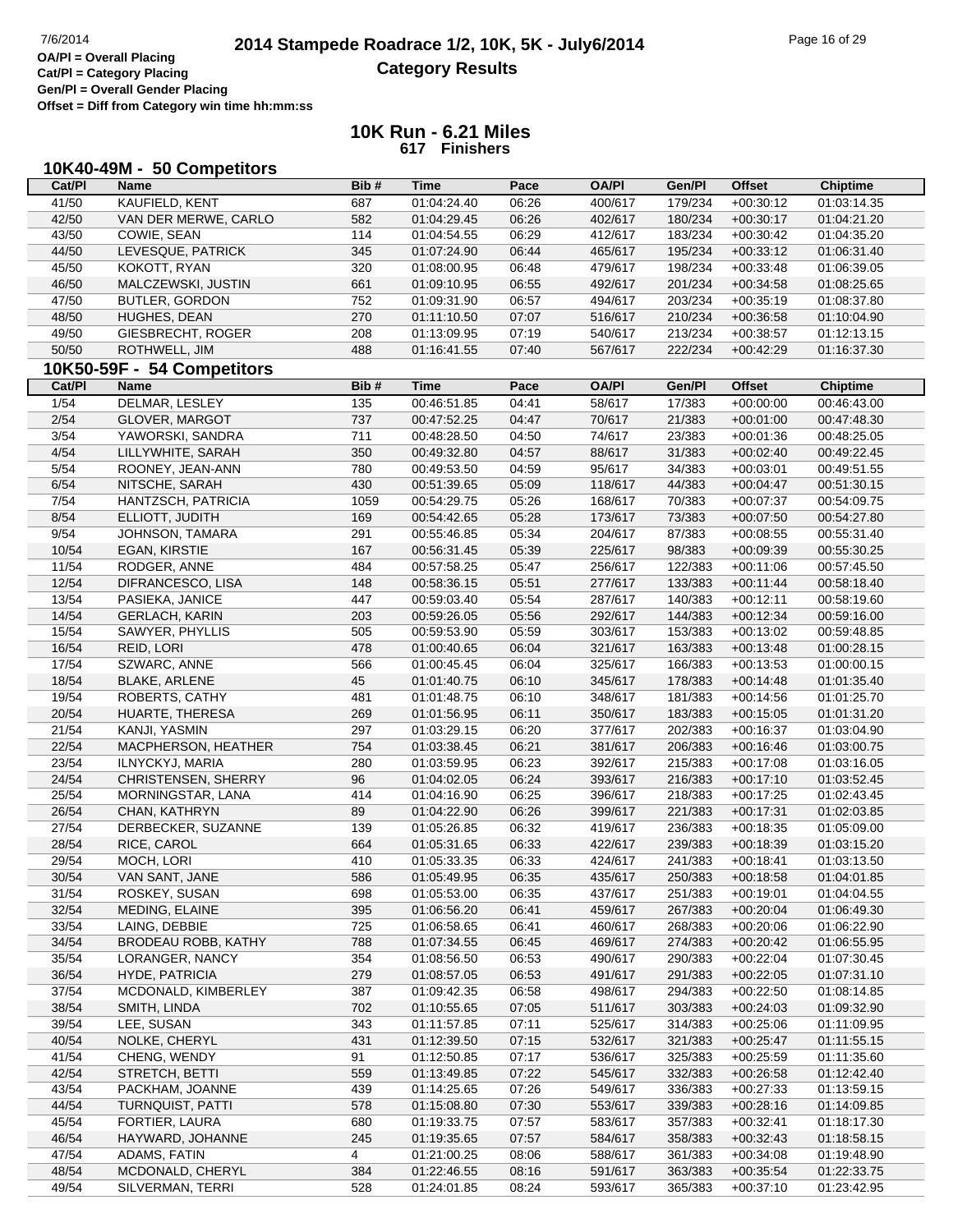|                | 10K50-59F - 54 Competitors        |                |             |       |              |         |               |                 |
|----------------|-----------------------------------|----------------|-------------|-------|--------------|---------|---------------|-----------------|
| Cat/PI         | <b>Name</b>                       | Bib#           | <b>Time</b> | Pace  | <b>OA/PI</b> | Gen/Pl  | <b>Offset</b> | <b>Chiptime</b> |
| 50/54          | MCCUE, JENNIFER                   | 382            | 01:26:33.15 | 08:39 | 600/617      | 370/383 | $+00:39:41$   | 01:25:33.15     |
| 51/54          | MAMMONE, KAREN                    | 372            | 01:27:58.45 | 08:47 | 604/617      | 373/383 | $+00:41:06$   | 01:26:48.20     |
| 52/54          | GILJE, MARY                       | 209            | 01:29:49.70 | 08:58 | 605/617      | 374/383 | $+00:42:57$   | 01:28:58.90     |
| 53/54          | WOOLLACOTT, ALISON                | 628            | 01:34:14.70 | 09:25 | 610/617      | 376/383 | $+00:47:22$   | 01:33:53.00     |
| 54/54          | SMITH, WENDY                      | 539            | 01:36:23.65 | 09:38 | 612/617      | 378/383 | $+00:49:31$   | 01:35:14.05     |
|                | 10K50-59M - 46 Competitors        |                |             |       |              |         |               |                 |
| Cat/PI         | <b>Name</b>                       | Bib#           | <b>Time</b> | Pace  | <b>OA/PI</b> | Gen/Pl  | <b>Offset</b> | <b>Chiptime</b> |
| 1/46           | <b>BICKLEY, ED</b>                | 38             | 00:41:23.90 | 04:08 | 16/617       | 12/234  | $+00:00:00$   | 00:41:22.05     |
| 2/46           | <b>CLARKSON, BOB</b>              | 102            | 00:45:03.35 | 04:30 | 37/617       | 28/234  | $+00:03:39$   | 00:44:59.00     |
| $\frac{3}{46}$ | JOHNSON, KEN                      | 290            | 00:45:19.35 | 04:31 | 40/617       | 30/234  | $+00:03:55$   | 00:45:17.85     |
| 4/46           | PITTMAN, DAVID                    | 457            | 00:49:26.40 | 04:56 | 86/617       | 57/234  | $+00:08:02$   | 00:49:08.15     |
| $5/46$         | <b>WRIGHTSON, MARK</b>            | 632            | 00:49:43.90 | 04:58 | 92/617       | 60/234  | $+00:08:20$   | 00:49:38.40     |
| 6/46           | ROBB, MICHAEL                     | 787            | 00:50:18.05 | 05:01 | 100/617      | 64/234  | $+00:08:54$   | 00:49:58.65     |
| 7/46           | <b>MORRIS, CHUCK</b>              | 416            | 00:50:43.30 | 05:04 | 107/617      | 68/234  | $+00:09:19$   | 00:50:35.10     |
| 8/46           | MCLEOD, RICK                      | 393            | 00:51:31.80 | 05:09 | 114/617      | 72/234  | $+00:10:07$   | 00:51:04.45     |
| 9/46           | PARKER, JIM                       | 446            | 00:51:36.50 | 05:09 | 115/617      | 73/234  | $+00:10:12$   | 00:51:15.25     |
| 10/46          | <b>BRUNSKILL, BILL</b>            | 68             | 00:52:48.65 | 05:16 | 140/617      | 86/234  | $+00:11:24$   | 00:52:34.75     |
| 11/46          | SAWYER, BARRY                     | 504            | 00:53:04.80 | 05:18 | 144/617      | 90/234  | $+00:11:40$   | 00:53:00.65     |
| 12/46          | LEDERHOS, GILBERT                 | 338            | 00:53:05.40 | 05:18 | 145/617      | 91/234  | $+00:11:41$   | 00:52:47.20     |
|                |                                   |                |             |       |              | 100/234 |               |                 |
| 13/46          | SMITH, KEVIN<br>FEHR, STEADY EDDY | 536            | 00:54:36.40 | 05:27 | 170/617      |         | $+00:13:12$   | 00:54:21.60     |
| 14/46          |                                   | 654            | 00:55:02.75 | 05:30 | 179/617      | 103/234 | $+00:13:38$   | 00:54:19.55     |
| 15/46          | DA COSTA, FELIX                   | 126            | 00:55:03.90 | 05:30 | 180/617      | 104/234 | $+00:13:40$   | 00:54:28.15     |
| 16/46          | MCDONALD, JOHN                    | 386            | 00:55:18.65 | 05:31 | 189/617      | 110/234 | $+00:13:54$   | 00:53:57.55     |
| 17/46          | KEOHANE, MIKE                     | 311            | 00:56:03.10 | 05:36 | 212/617      | 121/234 | $+00:14:39$   | 00:55:18.55     |
| 18/46          | <b>IRWIN, WILLIAM</b>             | 723            | 00:56:03.40 | 05:36 | 213/617      | 122/234 | $+00:14:39$   | 00:55:46.15     |
| 19/46          | DIKEMAN, FRED                     | 149            | 00:56:05.30 | 05:36 | 215/617      | 124/234 | $+00:14:41$   | 00:55:45.95     |
| 20/46          | UYS, CLOETE                       | 579            | 00:56:30.60 | 05:39 | 224/617      | 127/234 | $+00:15:06$   | 00:56:11.45     |
| 21/46          | RYAN, LES                         | 494            | 00:57:17.70 | 05:43 | 244/617      | 131/234 | $+00:15:53$   | 00:57:01.60     |
| 22/46          | ZUMBRUNN, STEVE                   | 649            | 00:58:05.50 | 05:48 | 259/617      | 135/234 | $+00:16:41$   | 00:57:48.45     |
| 23/46          | ROSS, BRADY                       | 485            | 00:58:08.55 | 05:48 | 262/617      | 136/234 | $+00:16:44$   | 00:57:51.80     |
| 24/46          | CAMPBELL, ALAN                    | 733            | 00:58:17.70 | 05:49 | 267/617      | 139/234 | $+00:16:53$   | 00:57:02.30     |
| 25/46          | HIRTH, NORBERT                    | 744            | 00:58:19.25 | 05:49 | 269/617      | 141/234 | $+00:16:55$   | 00:57:24.50     |
| 26/46          | ZEMP, SHELDON                     | 643            | 00:58:28.15 | 05:50 | 272/617      | 143/234 | $+00:17:04$   | 00:58:20.30     |
| 27/46          | DEREKSEN, GARY                    | 140            | 00:59:44.15 | 05:58 | 299/617      | 150/234 | $+00:18:20$   | 00:59:10.25     |
| 28/46          | POLSON, RORY                      | 463            | 01:00:01.15 | 06:00 | 307/617      | 152/234 | $+00:18:37$   | 00:58:40.00     |
| 29/46          | AHENDA, ALLOYS                    | 6              | 01:00:12.30 | 06:01 | 315/617      | 155/234 | $+00:18:48$   | 00:59:48.85     |
| 30/46          | RULLER, KEN                       | 493            | 01:00:27.65 | 06:02 | 317/617      | 157/234 | $+00:19:03$   | 01:00:12.00     |
| 31/46          | MOCH, DARCY                       | 409            | 01:00:39.05 | 06:03 | 320/617      | 158/234 | $+00:19:15$   | 01:00:08.05     |
| 32/46          | DICKASON, CECIL                   | 144            | 01:01:00.40 | 06:06 | 332/617      | 162/234 | $+00:19:36$   | 01:00:41.65     |
| 33/46          | <b>WILLIAMS, KIRK</b>             | 619            | 01:01:25.05 | 06:08 | 342/617      | 166/234 | $+00:20:01$   | 01:00:50.55     |
| 34/46          | <b>BRISEBOIS, ROBIN</b>           | 62             | 01:01:38.35 | 06:09 | 344/617      | 167/234 | $+00:20:14$   | 01:01:12.50     |
| 35/46          | GORMAN, WES                       | 215            | 01:02:22.45 | 06:14 | 360/617      | 170/234 | $+00:20:58$   | 00:58:30.00     |
| 36/46          | WIEBE, WARREN                     | 615            | 01:02:22.60 | 06:14 | 361/617      | 171/234 | $+00:20:58$   | 00:58:26.55     |
| 37/46          | <b>KACHUR, RICK</b>               | 295            | 01:03:05.25 | 06:18 | 372/617      | 174/234 | $+00:21:41$   | 01:02:33.15     |
| 38/46          | LANGMAN, JIM                      | 335            | 01:06:42.30 | 06:40 | 455/617      | 191/234 | $+00:25:18$   | 01:05:36.30     |
| 39/46          | DWYER, PATRICK                    | 734            | 01:07:55.90 | 06:47 | 478/617      | 197/234 | $+00:26:32$   | 01:07:01.00     |
| 40/46          | AIELLO, ROBERT                    | $\overline{7}$ | 01:09:19.40 | 06:55 | 493/617      | 202/234 | $+00:27:55$   | 01:07:57.25     |
| 41/46          | <b>GESCHER, JOHN</b>              | 760            | 01:10:47.45 | 07:04 | 508/617      | 207/234 | $+00:29:23$   | 01:10:04.10     |
| 42/46          | EDEL, RICK                        | 165            | 01:14:52.45 | 07:29 | 552/617      | 214/234 | $+00:33:28$   | 01:14:12.50     |
| 43/46          | HART, GERRY                       | 241            | 01:15:08.90 | 07:30 | 554/617      | 215/234 | $+00:33:45$   | 01:14:11.00     |
| 44/46          | DENSCOMBE, KEVIN                  | 314            | 01:15:57.25 | 07:35 | 558/617      | 217/234 | $+00:34:33$   | 01:15:25.50     |
| 45/46          | FIELD, STEVE                      | 180            | 01:21:26.35 | 08:08 | 589/617      | 228/234 | +00:40:02     | 01:04:40.70     |
| 46/46          | MAMMONE, TONY                     | 373            | 01:27:58.45 | 08:47 | 603/617      | 231/234 | $+00.46.34$   | 01:26:46.70     |
|                | 10K60-69F - 11 Competitors        |                |             |       |              |         |               |                 |
| Cat/PI         | <b>Name</b>                       | Bib#           | <b>Time</b> | Pace  | <b>OA/PI</b> | Gen/Pl  | <b>Offset</b> | <b>Chiptime</b> |
| 1/11           | SKOV, BONNIE                      | 564            | 00:52:34.95 | 05:15 | 134/617      | 52/383  | $+00:00:00$   | 00:52:27.00     |
| 2/11           | MACDONALD-GRAY, BETTY             | 362            | 00:58:38.80 | 05:51 | 280/617      | 134/383 | $+00:06:03$   | 00:58:12.20     |
| 3/11           | GIBB, DONNA                       | 207            | 01:00:44.15 | 06:04 | 324/617      | 165/383 | $+00:08:09$   | 01:00:17.80     |
| 4/11           | DOUGLAS, FAY                      | 153            | 01:03:33.20 | 06:21 | 379/617      | 204/383 | $+00:10:58$   | 01:03:22.25     |
| 5/11           | MCDONALD, JANE                    | 385            | 01:05:32.35 | 06:33 | 423/617      | 240/383 | $+00:12:57$   | 01:03:58.35     |
|                |                                   |                |             |       |              |         |               |                 |